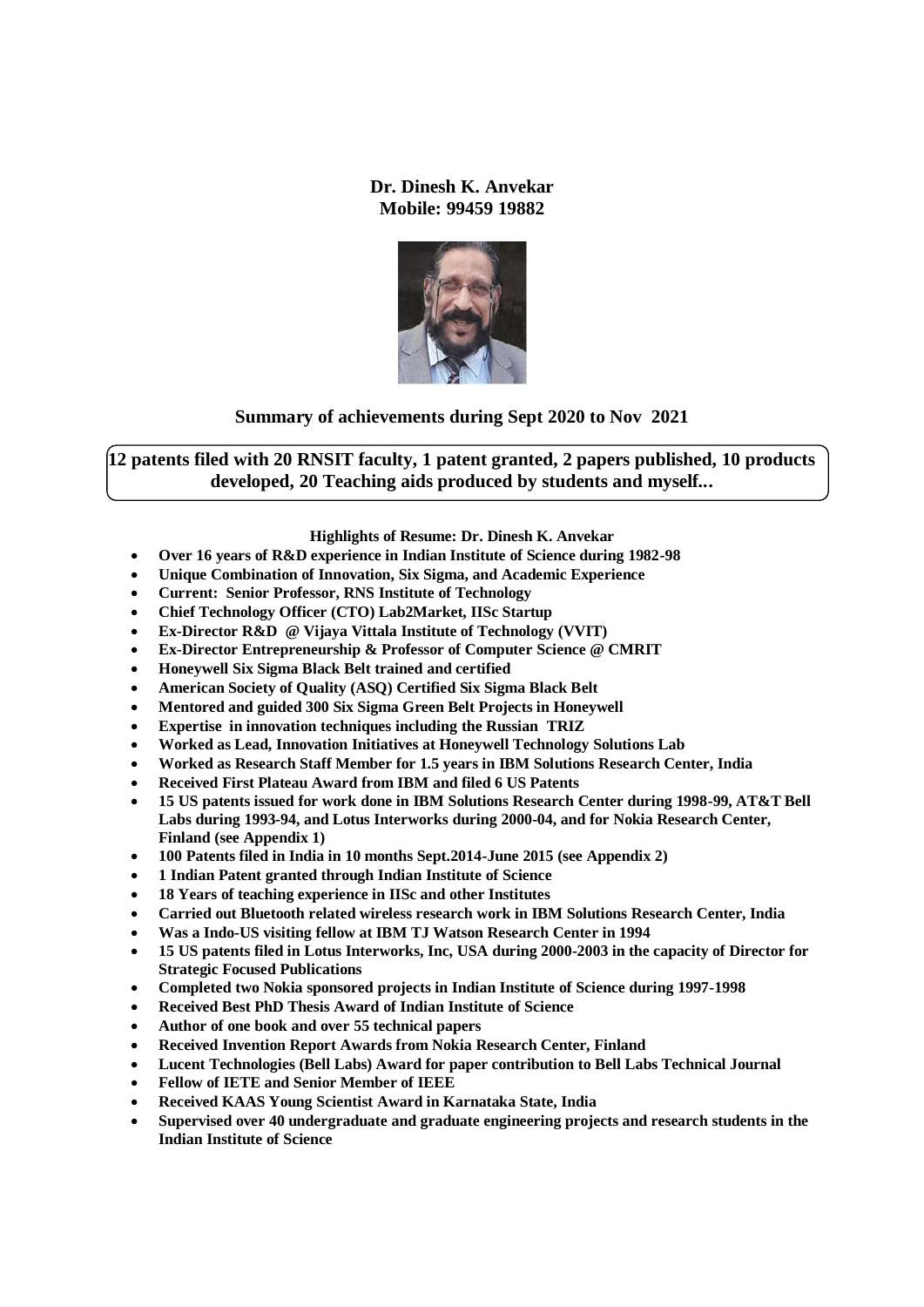# **Interesting titbits about Dr. Dinesh Anvekar**

- **1st Rank and State Award winner in 1979 for getting highest marks in Electronics among all engineering universities in Karnataka**
- **1st Rank and State Award winner in 1979 for getting highest marks in Electronics among all engineering universities in Karnataka**
- **Has memorized all the 18 Chapters of Bhagavadgeeta**
- **Has memorized and recited three sahasranamas: Dattatrya, Vishnu, and Lalitha**
- **Has undertaken a difficult uphill trek of 13 Kms on Kumaragiri hill at Subrahmanya near Mangalore**
- **Built a working steam engine in UVCE even though an electronics engineering student during 1974-79**
- **1st Rank and State Award winner in 1979 for getting highest marks in Electronics among all engineering universities in Karnataka**
- **Got appreciation from Vice-Chancellor of Bangalore University Mr. Jayaraman for building and demonstrating a working computer built with simple ICs**
- **First post-graduate student in IISc who built a microprocessor based robot**
- **Unique student of UVCE to have built a CRT camera and captured waveforms in lab, and incorporated in semester record book**
- **Sported a 1-foot beard for 5 years while in Indian Institute of Science**
- **Unique IISc ME student to have won IEEE region 10 paper contest**
- **Has invented and built 10's of teaching aids and working models**
- **Has received Kriya Yoga Deeksha from Swami order of Paramahansa Yogananda, Paramahansa Prajnanananda, and Marshal Govinda**
- **Has practiced meditation for over 25 years**
- **Unique VTU faculty to have built a working double acting working steam engine**
- **First from Daivajna Brahmin community to have secured 1st rank in BE and ranks in SSLC and PUC**
- **Created a record by conducting 6-days' non-stop six sigma training in Honeywell Technology Solutions**
- **First employee of Honeywell among 30 to have obtained Six Sigma Black Belt certification in the shortest time of 6 months.**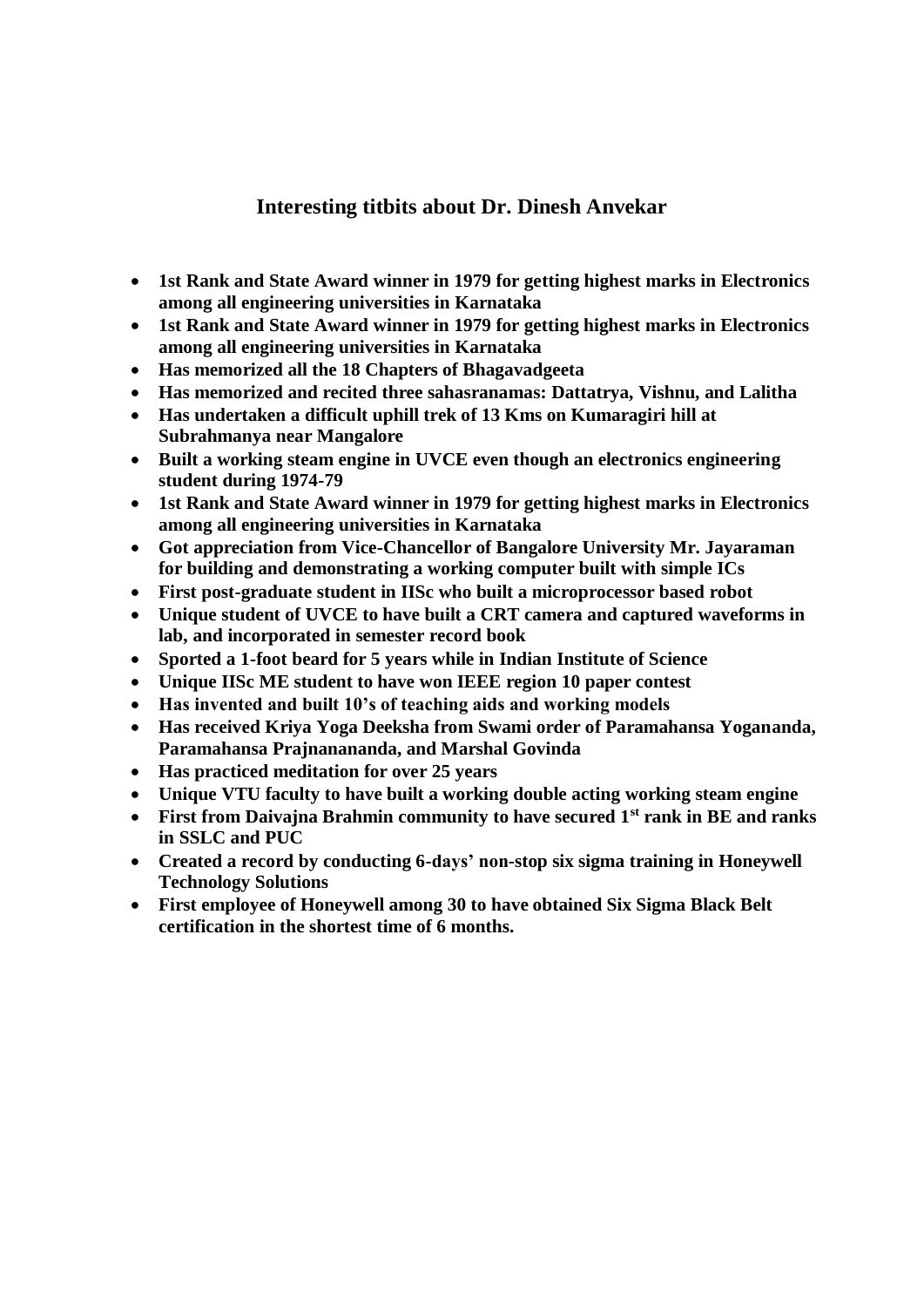### **DETAILED RESUME**

**Name:** Dr. Dinesh K. Anvekar **Contact Number:** India (+91) 99459 19882 **Email:** dinesh.anvekar@gmail.com

## **Current Employment:**

 **Organization:** RNS Institute of Technology  **Designation:** Senior Professor

## **Earlier Employment:**

- 1. Chief Technology Officer (CTO) Lab2Market, IISc Startup
- 2. Director R&D, and Professor of Electronics and Communication Engg., Sapthagiri College of Engineering
- 3. Director R&D, and Product Innovation Cell, Vijaya Vittala Institute of Technology (VVIT), Bangalore
- 4. Principal and Distinguished Professor, E&C, Alpha College of Engineering
- 5. Departmental Head & Professor of Computer Science ,NMIT,Bangalore
- 6. Director Entrepreneurship & Professor of Computer Science, CMR Institute of Technology, Bangalore, India
- 7. Lead, Innovation and Six Sigma, Master Teacher/Trainer, DFSS and Innovation (Nov 2003- Aug 2012) @ Honeywell Technology Solutions Lab, Bangalore, India
- 8. Senior Member of Technical Staff & Director for Strategic Focused Publications
- 9. (Jan. 2000- Oct. 2003), Lotus Interworks, Inc, Piscataway, New Jersey, USA
- 10. Research Staff Member (Oct 1998 to Dec. 1999)IBM Solutions Research Center, New Delhi, India
- 11. Faculty Member (Sept. 1982- Sept.1998), ECE Department, Indian Institute of Science, Bangalore, India

| Examination/<br>Degree          | <b>Board/ University</b>       | Year         | Marks/Percent/<br><b>GPA</b> | <b>Remarks</b>                                                                 |
|---------------------------------|--------------------------------|--------------|------------------------------|--------------------------------------------------------------------------------|
| S.S.L.C                         | <b>MSEE Board</b>              | 1972         | 84.7                         | 15th Rank for<br>State                                                         |
| IP.U.C<br>II PUC                | Board of P.U.<br>Education     | 1973<br>1974 | 90.0<br>85.7                 | 3rd Rank for State<br>8th Rank for State                                       |
| B.E.<br>(Electronics)           | <b>Bangalore</b><br>University | 1979         | 88.5                         | 1st Rank, Gold<br>Medallist, State<br><b>Award Winner</b>                      |
| M.E.<br>(Automation)            | Indian Institute<br>of Science | 1981         | 3.9 out of 4.0               | Top Grade with<br><b>Distinction</b>                                           |
| Ph.D. * (Micro-<br>Electronics) | Indian Institute<br>of Science | 1990         | 'A' Grade for<br>Course Work | <b>Best Thesis Award</b><br>(Gold Medal) of<br>IISc; Completed in<br>2.5 years |

#### **Academic Qualifications:**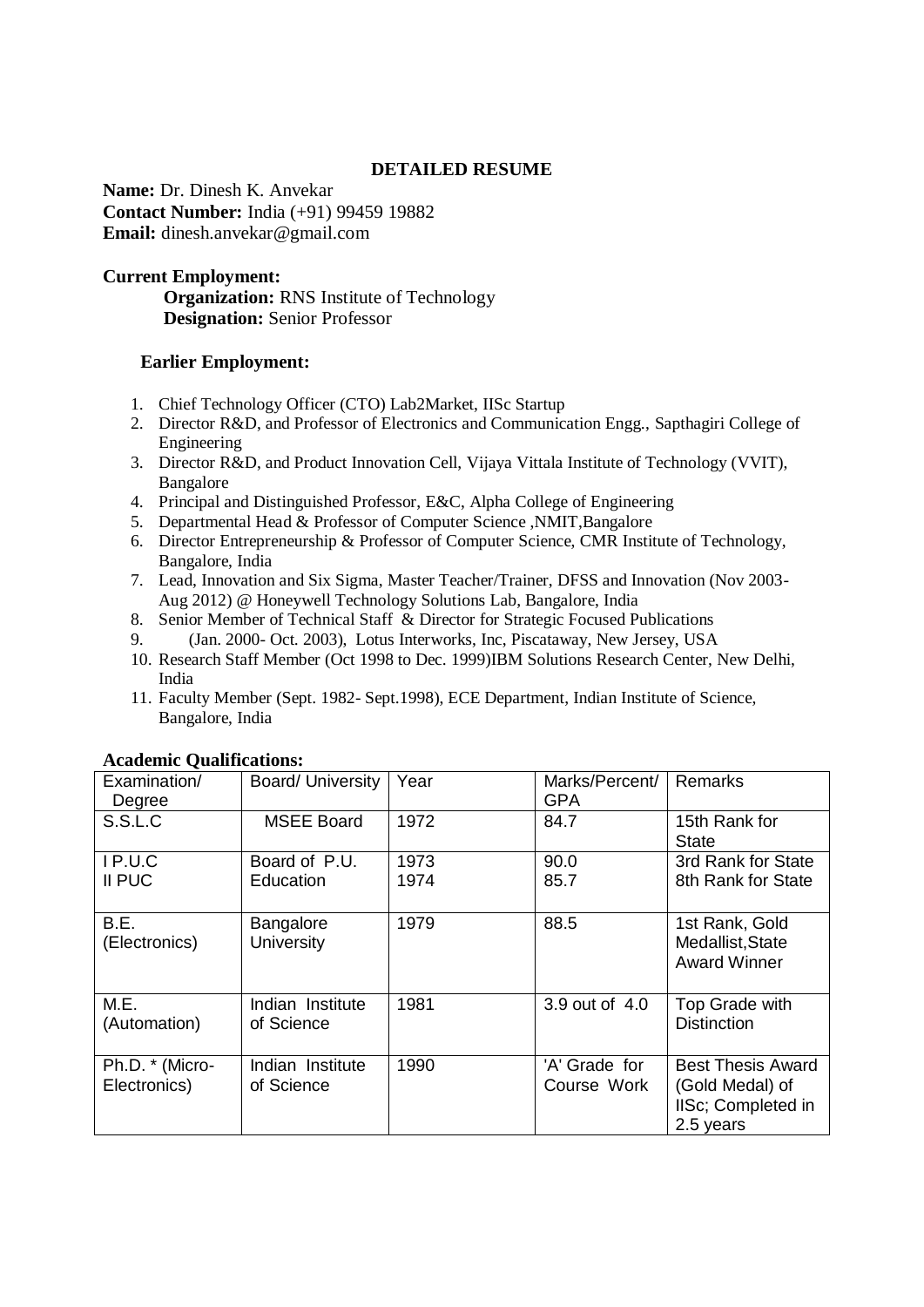#### **Summary of Qualifications:**

 Six Sigma Black Belt from Honeywell and American Society for Quality (ASQ). Expertise in Innovation and Ideation methodologies including TRIZ, Lateral Thinking, and SIT. Over 16 years of R&D, teaching, and project management experience in Indian Institute of Science (ranked 18<sup>th</sup> best in the world). 7 Years experience as Professor, HOD, Dean, Principal in VTU Colleges and Institutions. Exposure to areas of Computer Engineering and Software, Electronics Communications with emphasis on Wireless Cellular Handovers and Bluetooth Wireless Communications, Microelectronics and ASICs, and Digital Circuits/Systems Design. Highly inventive and creative; well-versed with TRIZ and lateral thinking tools and techniques; quick to learn new technologies; highly responsible; and excellent in written and oral communication skills

#### **PhD Supervision: As External Guide from Honeywell:**

Ms. Kiran Gupta (VTU **1DS07PEN02)**, Assoc. Prof., ECE Dept, Dayanand Sagar College of Engineering Thesis Title: VLSI Deep Sub Micron Circuit design Techniques for Low Power Management and High Performance Status: Degree awarded

#### **Completed:**

Dr. Shanthi, Assoc Prof, CMRIT, Bangalore Dr. Sudhakar, Assoc. Prof, CMRIT, Bangalore Dr. Sanchari Saha, Asst Prof., MVJIT, Bangalore

#### **Professional Experience:**

#### **0. In VTU Colleges of Engineering , Bangalore (From July,2015 to Dec2019)**

Overhauled the college by efficient administration, usage of six sigma principles. Conducted as an expert resource person Six Sigma workshops and Six Sigma training for engineering faculty; Developed engineering artifacts for installation in the campus; Developed 25engineering teaching aids; 32 Indian patents granted, 68 pending, 10 products developed…

#### **1. In Nitte Meenakshi Institute of Technology, Bangalore (From May,2014 to June,2015)**

 As HOD and Professor of department of computer science and engineering, took a number of improvement initiatives both in faculty development and pedagogy quality improvement; Systematic assessment of all the faculty in terms of their overall performance in the classes was made and several lines of improvement were suggested to each faculty member; Two courses taught using innovative teaching aids; several Arduino microcontroller based projects guided during summer term; 6 faculty members mentored to initiate research and publish papers; 8 faculty members and 2 students mentored for patenting and involved as co-inventors in 6 out of 100 patents filed in Indian Patent Office in Chennai during Sept 2014 to June 2015; Developed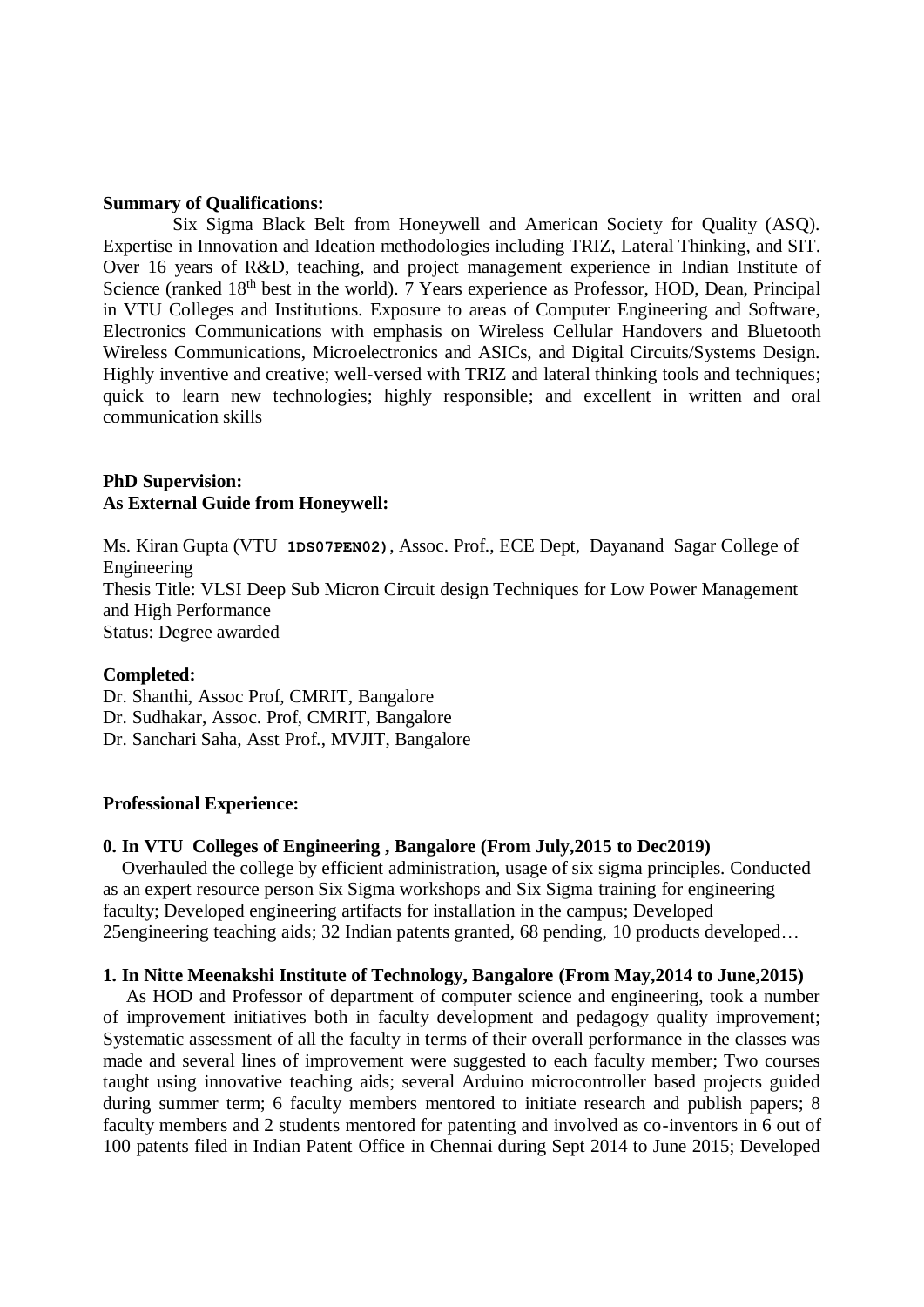a tennis ball tossing machine as a consultancy project for an American tennis coach; Guided aeronautical engg students in building an 8ft wing span aero-model.

#### **2. In CMR Institute of Technology, Bangalore, (From Aug. 2012 to May.2014)**

As Director for Entrepreneurship Development and Professor of department of computer science and engineering, initiated 3 student entrepreneurship proposals with outside entities; was a member of program committee for entrepreneurship initiative of FKCCI, Karnakata called Mathan; Offered course in basic mechanical engg, and basic civil engg, and guided 8 educational projects for students during the courses; Developed several innovative products as examples for students to develop the spirit of entrepreneurship; Conducted pedagogy development sessions for faculty from CS and other departments.

#### **3. In Honeywell Technology Solutions Lab, Bangalore, India (From Nov.2003 to Aug. 2012)**

Major responsibilities in this lab are driving innovation initiatives to enhance IP portfolio, conducting innovation workouts, and managing the innovation system of the company; Completed a Six Sigma Black Belt project on Improving Organization Innovation System; Conducted 200 Innovation Training/Workout Sessions with more than 3000 participants and enabled generation of about 3000 innovative ideas. Currently, in addition to innovation activities, involved in DFSS and Six Sigma related activities: Mentoring GB mentors and GB teams, GB certification reviews, DFSS training sessions. More than 250 GB projects reviewed and certified and 200 GB projects mentored.

#### **4. In Lotus Interworks, Inc, Piscataway, NJ, USA (From Jan. 2000 to Oct. 2003)**

 Was responsible for inventive research in the areas of Internet applications, prepaid telecom applications, and wireless phone roaming; and managing intellectual property and patenting process in the company; A co-inventor for fifteen inventions that have been filed for US patents. Also, worked on CLIPS based inference engines for use in some projects.

## **5. In IBM Solutions Research Center, New Delhi, India (From Oct 1998 to Dec. 1999)**

 The work in this research center was in the area of algorithms development for Bluetooth based wireless communication systems. Two new inventions related to handoff and battery power saving in Bluetooth networks were developed. The work involved simulation studies using  $c++$  language and supervising the work of two project assistants. Also, I invented a new type of computer mouse for use with laptops and a new method of non-disclosing password entry.

#### **6. In AT&T Bell Labs, NJ and IBM T.J.Watson Research Center, NY, USA (During 1993-94)**

 Worked in these centers on the problem of handoffs in mobile cellular communication systems. The work involved development of new handoff algorithms and their performance evaluation through simulation using CSIM language. A new method of handoff prioritization and a new scheme of channel reservation based on pre-handoff traffic information were developed.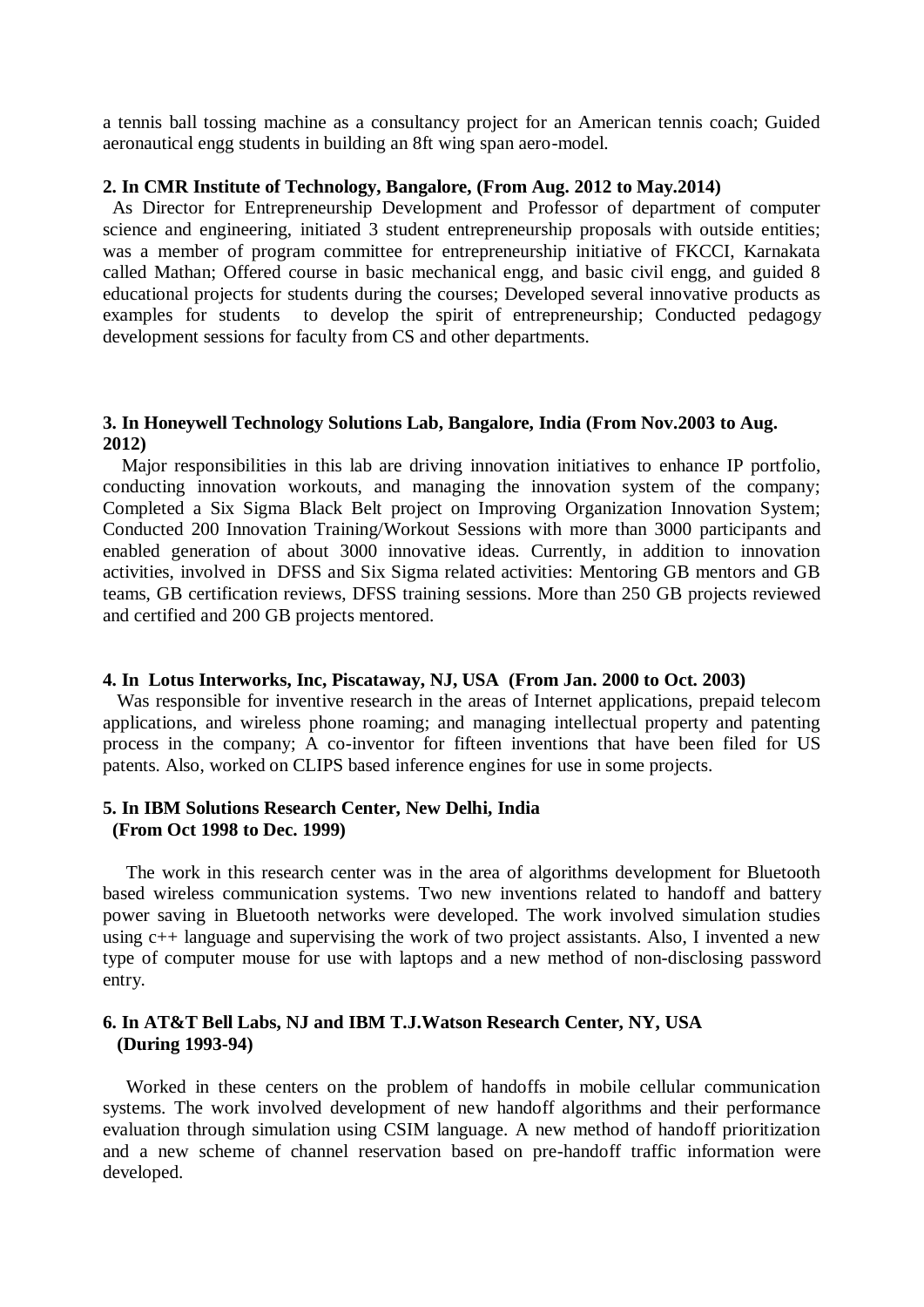### **7. Nokia projects in Indian Institute of Science, Bangalore, India (During 1997-98)**

 In the role of the chief project executive, successfully managed and completed two projects sponsored by Nokia research center, Finland. The projects were on handoff management in packet data cellular networks with reference to mobile web browsing applications. First part of the project involved studying and developing traffic models for www traffic, and the second part used these models to study the performance of new handoff schemes. A new packet multicasting scheme based on pre-handoff zones was developed and several other schemes for QoS measurement and packet data communication were developed. The project team consisted of five post-graduate students and two scientific assistants. The work involved development of simulation programs using C++ and C++SIM languages.

## **8. In ECE Department Indian Institute of Science, Bangalore, India (During 1985-1998)**

The research and development work involved the following:

 a) Invention of five new schemes for handover management in mobile microcellular communication systems

b) Invention of several new techniques for programmable nonlinear A/D conversion

 c) Analytical performance evaluation of a blackboard memory based multimicroprocessor system

d) Transducer output signal processing using a multimicroprocessor system

e) Implementation of multi-user time-shared microcomputer system

f) Development of microprocessor based industrial robot

g) Indigenous development of MSI IC-based educational computer as a teaching aid.

### **7. CAD software work in State University of New York, NY, USA (From Feb. to July 1986)**

 This work carried out during 1986 involved designing VLSI layout for a bit-sliced ALU using the MAGIC software package. The layout was included in a VLSI CAD library in SUNY.

#### **8. Software development for Rotor Balancing Machine (During 1998)**

 This project involved the development of a software package for measurement and display of rotor imbalance data through a graphic user interface. The software was written in C language.

# **9. Software development for programmable logic controller**

### **(During 1992-93)**

 This project involved the development of assembler and simulator packages in C language for a programmable logic controller.

# **10. Software development for microcontroller based products**

## **(During 1994-1998)**

 This involved the development of programs in assembly langauge of popular microcontrollers from Intel and Atmel for electronics alarm systems for automobiles and home applications.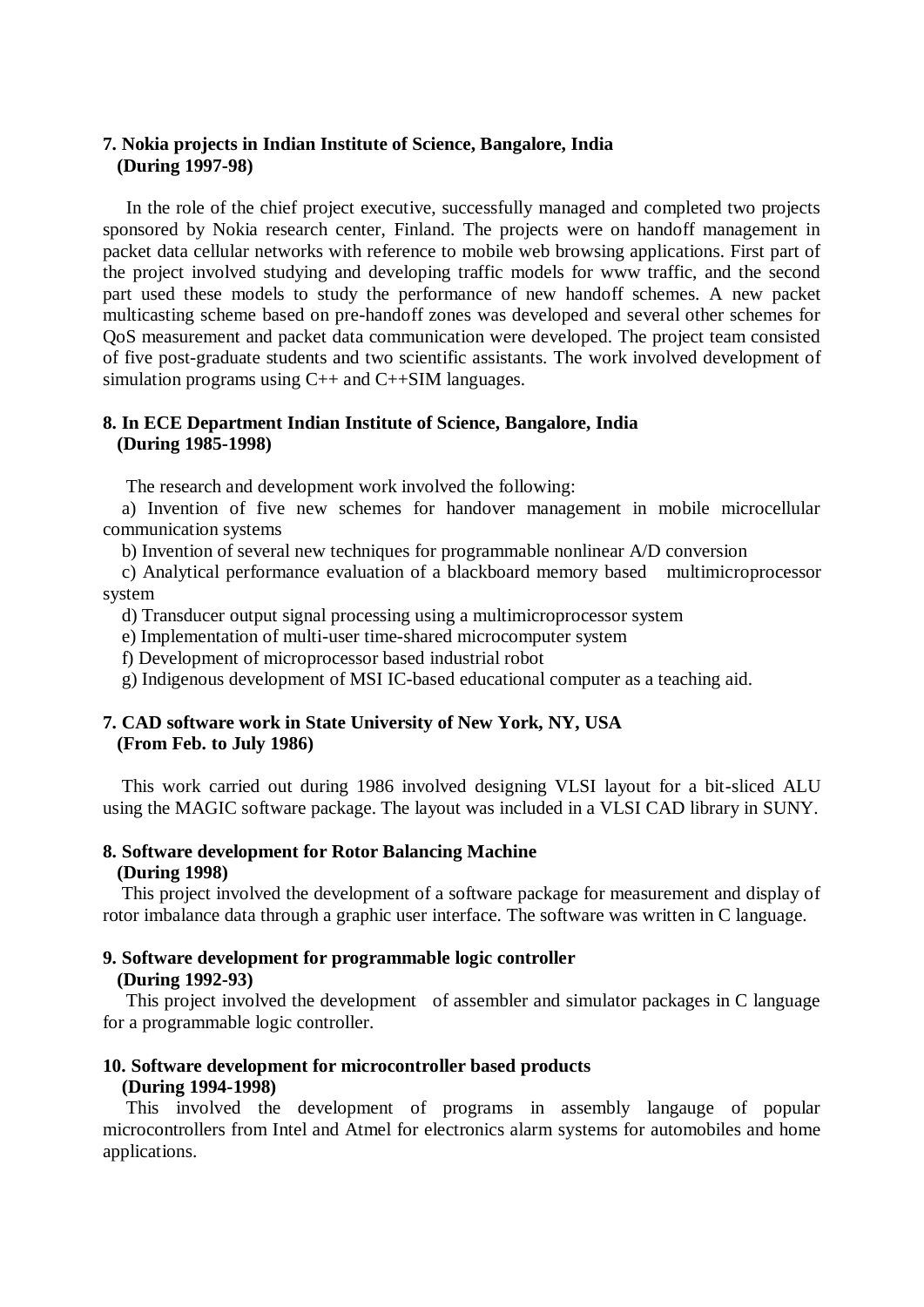## **Patents:**

- 2 US patents through AT&T Bell Laboratories
- 6 US Patents through IBM Research Center (5 issued and 1 pending)
- 15 US patents through Lotus Interworks (4 issued, and 11 pending)
- 1 US Patent through Nokia Research Center
- 1 UK Patent through Nokia Research Center
- 2 Indian patents through Indian Institute of Science (pending)

## (See **Appendix 1**)

## **Honors/Awards Received:**

 Lucent Technologies (Bell Labs) Award for paper contribution to Bell Labs Technical Journal, 1997

 IBM Research Patent Filing Awards and First Plateau Award for Creative contributions to the progress of IBM

 Young Scientist 1994 Award of the Karnataka Association for the Advancement of Science Best PhD Thesis Award (1990) of the Institute

Invention Report Awards (2) from Nokia Research Center, Finland, 1997-98

## **Fellowship Visits to USA:**

 Visited the State University of New York, USA in 1986 as a UNIDO fellow for work in the area of CAD of electronic circuits.

 Visited the following research centers in USA as a visiting scientist under Indo-US Fellowship Program:

- **(a)** AT&T Bell Laboratories, Murray Hill, NJ, from Aug. 1993 to Feb. 1994
- **(b)** IBM T.J. Watson Research Center, Hawthorne, NY, from March 1994 to July 1994

### **Sponsored International Projects:**

 As the chief investigator successfully completed two projects in the area of Handover Management in Packet Data Cellular Networks, funded by Nokia Research Center, Finland under MoU between Nokia and the Indian Institute of Science.

### **Consultancy:**

 Carried out consultancy work for Aerospace Systems Ltd, of TATA group for a project on 'Development of Microelectronic Products/Systems' undertaken through the Indian Institute of Science during 1998.

### **Professional Membership:**

Fellow of the Institution of Electronics and Telecommunication Engineers (IETE), India

Senior Member of the Institute of Electrical and Electronics Engineers (IEEE), USA

### **Guidance of Students' Project Work:**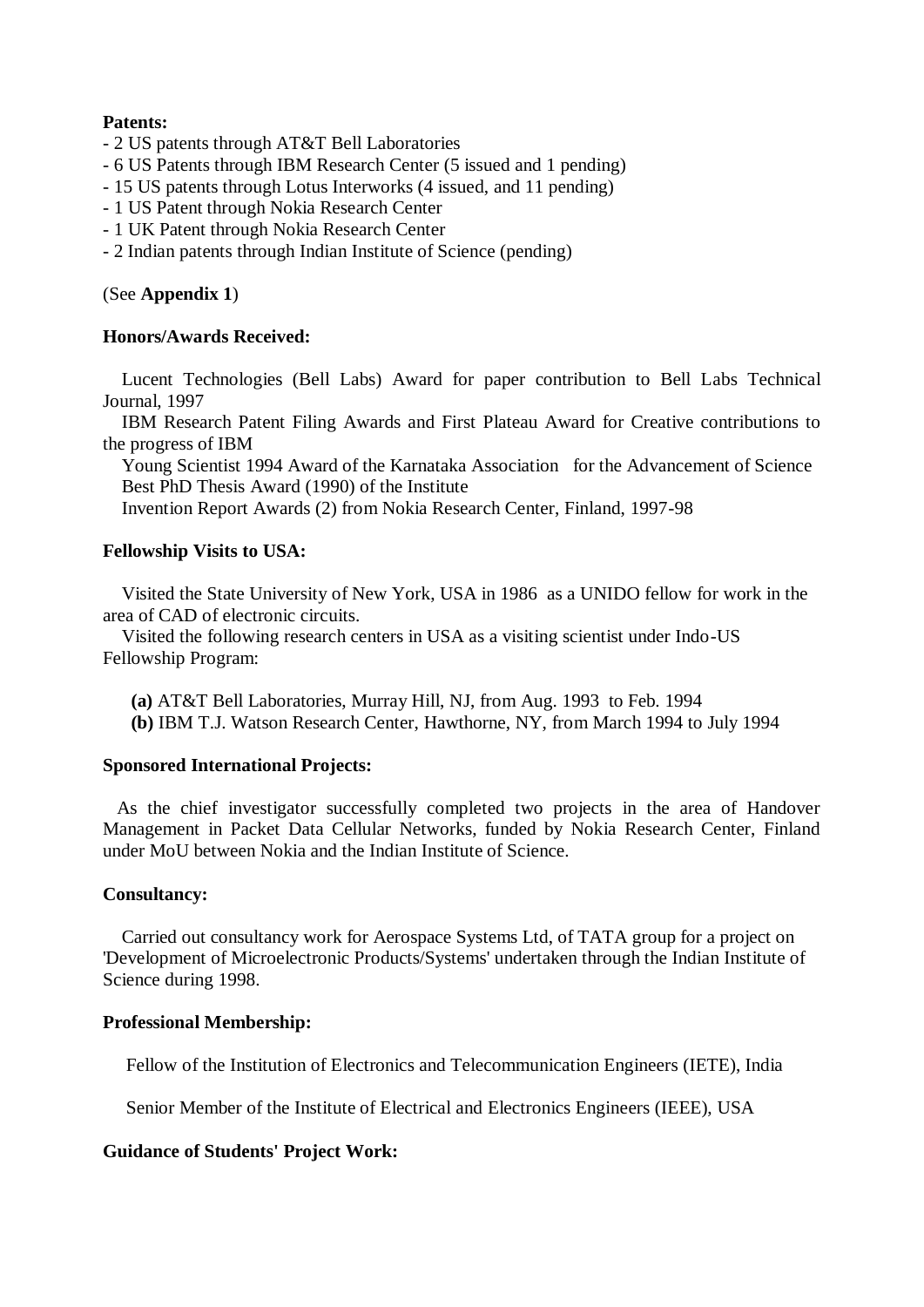Supervised for 25 Bachelor of Engg projects and 18 Master of Engg. projects Participated in project advisory and evaluation committees.

#### **Electronics Product Development and Inventions:**

Programmable Self-Tester

- a device useful for students in self testing using objective type questions

 - thrice won I prizes in the electronics talents contests organized by IEEE (India),IETE (Karnataka), and KREC (Suratkal)

#### Rescomp

 - an inexpensive mechanical device for decoding and digitally displaying resistance color codes

 Electronic Calendar - a calendar based on electro-mechanical switching network

Product Development

Fountain Pump Sequencer, Water Pump Controller, Microcontroller-based Car Theft Alarm

Computer Construction

 Cheap As Possible (CAP-1) computer built using standard SSI and MSI TTL ICs. - won I prize at the IEEE-IETE State Level Electronics Talents Contest in 1980.

SKARC-81 Computer and Robot

- built using Z-80 microprocessor,

 - won I prizes in the IEEE-IETE State Level Contest and the IEEE India Council All-India Student Model Contest in 1981

#### **Book Authorship:**

 D.K.Anvekar and B.S.Sonde 'Electronic Data Converters- Fundamentals and Applications', Tata McGraw-Hill, India, 1994

#### **Technical Papers:**

Over 55 papers in the area of electronics and communication engineering published in journals and conferences. (See **Appendix 3**)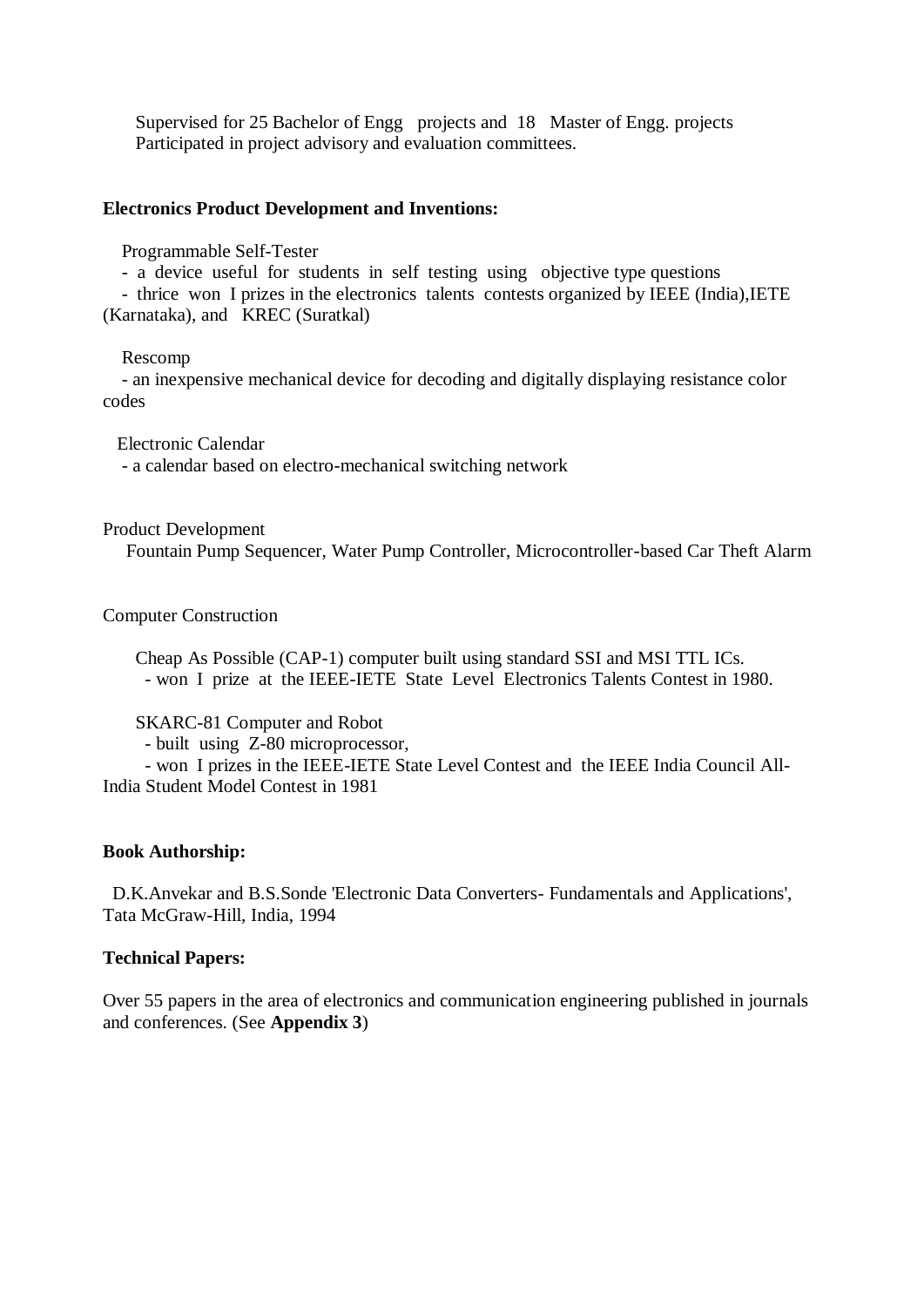## **Appendix 1**

**Some U S Patents**

## **(Through AT&T Bell Laboratories)**

- **1.** 'Method of Prioritizing Handoff Procedures in a Cellular System' **US Patent No. 5,465,389** issued on Nov. 7, 1995
- **2.** 'Traffic Driven Channel Reservation System for Handovers in Cellular Networks' **US Patent No. 5,530,912** issued on Jun. 25, 1996

# **(Through IBM Solutions Research Centre)**

 **3.** 'Method and apparatus for mouse pointer positioning device based on infrared light sources and

detectors'

**US Patent No. 6,333,735 B1** issued on Dec. 25, 2001

 **3a.** 'Method and apparatus for mouse pointer positioning device based on infrared light sources

and detector'

Filed on March 16, 1999. Docket Number: YO998-507

- **4.** 'Maintaining Data Communication through Neighboring Mobiles Units During Handoff' **US Patent No. 6,377,805 B1** issued on Apr. 23, 2002
- **5.** 'Method for non-disclosing password entry' **US Patent No. 6,658,574 B1** issued on Dec. 2, 2003
- **6.** 'Mobile battery discharge minimization in indoor wireless networks by antenna switching' **US Patent No. 6,594,475 B1** issued on July 15, 2003

 **7.** 'Frequency lookahead and link state history based scheduling in indoor wireless picocellular

networks'

**US Patent No. 6,961,363 B1** issued on Nov 01, 2005

## **(Through Lotus Interworks)**

- **8.** 'Roaming in wireless networks with dynamic modification of subscriber identification' **US Patent No. 6,603,968 B1** issued on August 5, 2003
- **9.** 'Global wireless prepaid roaming' **US Patent No. 6,684,072 B1** issued on Jan. 27, 2004
- **10.** 'Anonymous redemption and stored value system and method' **US Patent No. 6,834,796 B1** issued on Dec. 28, 2004
- **11.** 'Multi-party concurrence through short message service exchanges' **US Patent No. 6,996,409 B2** issued on Feb. 07, 2006

## **(Through Nokia Research Center)**

**12.** 'Method and apparatus for the transmission of packets of data'  **US Patent No. 7,012,905 B2** issued on Mar. 14, 2006

## **(Through Nokia Research Center)**

**1.** 'Method and apparatus for the transmission of packets of data' Filed on 14th July 1999. Number: PCT/EP99/04979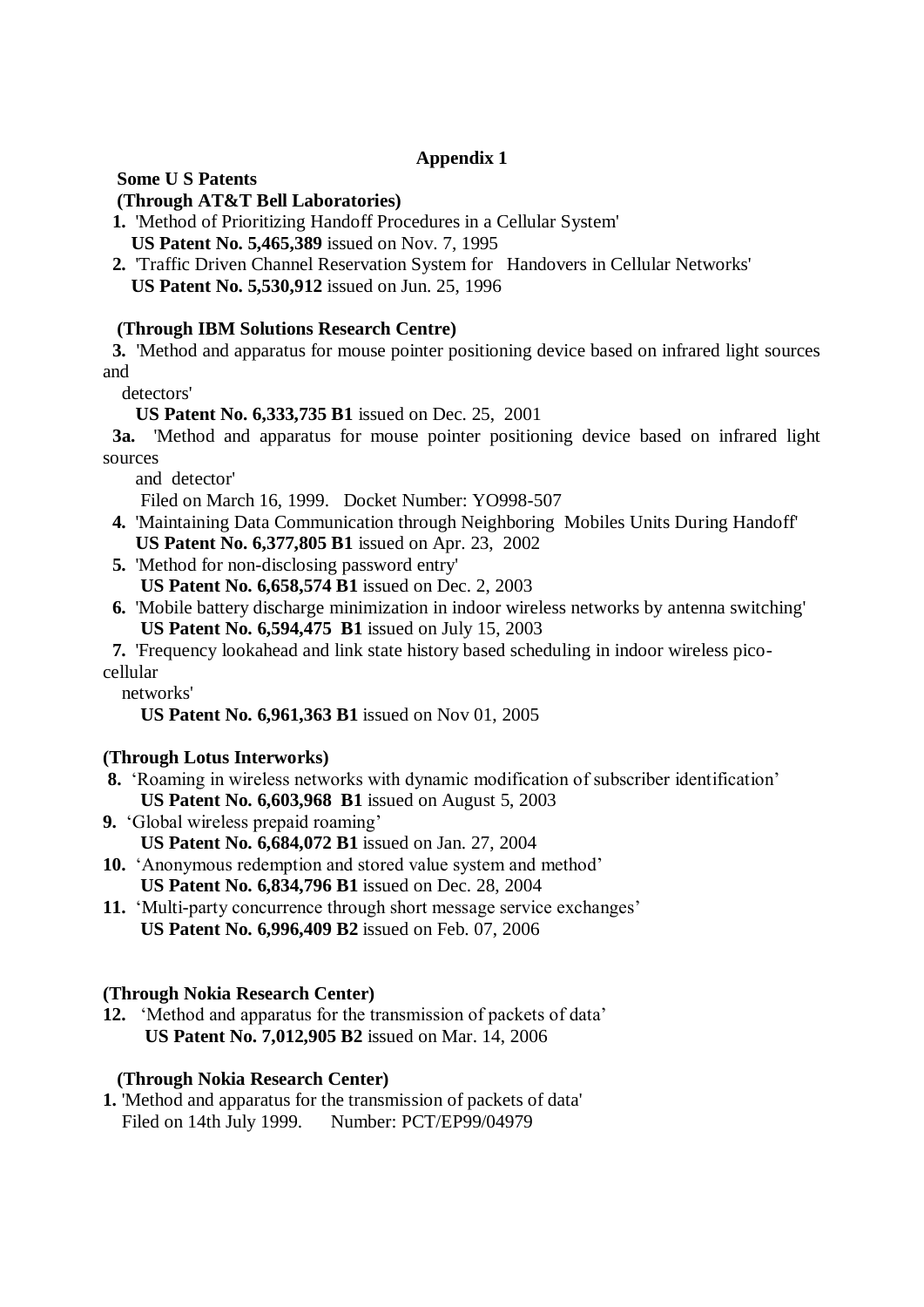## **European Patent (Through Nokia Research Center) 1.** 'Method of Multicasting Data Packets Based on Packet Multicasting Zones in Mobile Cellular Networks' Filed on 21st July 1999 in Great Britain Number: 9815886.8

**Appendix 2**

## **Indian Patents**

### **Through Indian Institute of Science**

1. A HARDWARE FUZZY INFERENCE SYSTEM, 1997/06/23, 1364/MAS/1997,Granted

**100 Patents** filed at Patent Office Chennai, follows:

Sept. 19th 2014: Appln Nos. 4565-67/CHE/2014 Oct. 7th 2014: Appln Nos. 5007, 5008,5011-5015,5019,5020/CHE/2014 Nov. 5th: 2014;Appln Nos. 5541- 5558/CHE/2014 Dec. 5th 2014: Appln Nos. 6137-6156/CHE/2014, 6272/CHE/2014 Jan. 23rd 2015: Appln Nos. 328-331,333-337/CHE/2015 Feb. 24<sup>th</sup> 2015: Appln Nos. 851-860/CHE/2015 Apr. 21<sup>st</sup> 2015: Appln Nos. 2027-2034/CHE/2015 May. 22nd 2015: Appln Nos. 2561-2570/CHE/2015 June 23rd 2015: Appln Nos. 3128-3134,3136-3138/CHE/2015

### List of Filed Indian Patents

| <b>SI</b>     |                                   |                       | Date of    |                        |
|---------------|-----------------------------------|-----------------------|------------|------------------------|
| <b>No</b>     | <b>Title of Invention</b>         | <b>Inventors</b>      | filing     | <b>Application No.</b> |
|               | Method and apparatus for          |                       |            |                        |
|               | ergonomically displaying fuel     |                       |            |                        |
|               | meter values in automotive fuel   | Dinesh Anvekar and    |            |                        |
| 1             | stations                          | Venugopal Rajuk       | 19/09/2014 | 4567/CHE/2014          |
|               | Method and apparatus for viewing  |                       |            |                        |
|               | fuel meter values in automotive   | Dinesh Anvekar and    |            |                        |
| $\mathcal{P}$ | fuel stations                     | Venugopal Rajuk       | 19/09/2014 | 4566/CHE/2014          |
|               | Method and apparatus for          |                       |            |                        |
|               | displaying signal time of traffic | Dinesh Anvekar and    |            |                        |
| 3             | control lights                    | Venugopal Rajuk       | 19/09/2014 | 4565/CHE/2014          |
|               |                                   | Dinesh Anvekar,       |            |                        |
|               |                                   | Venugopal Rajuk,      |            |                        |
|               |                                   | Saurabh Adhikari, and |            |                        |
| 4             | App for answer script evaluation  | Nuzha Rukiya          | 7/10/2014  | 5015/CHE/2014          |
|               | Method for ordering fuel in       | Dinesh Anvekar and    |            |                        |
| 5             | automotive fuel stations          | Venugopal Rajuk       | 7/10/2014  | 5020/CHE/2014          |
|               |                                   | Dinesh Anvekar and    |            |                        |
| 6             | Traffic sensing hoarding          | Venugopal Rajuk       | 7/10/2014  | 5007/CHE/2014          |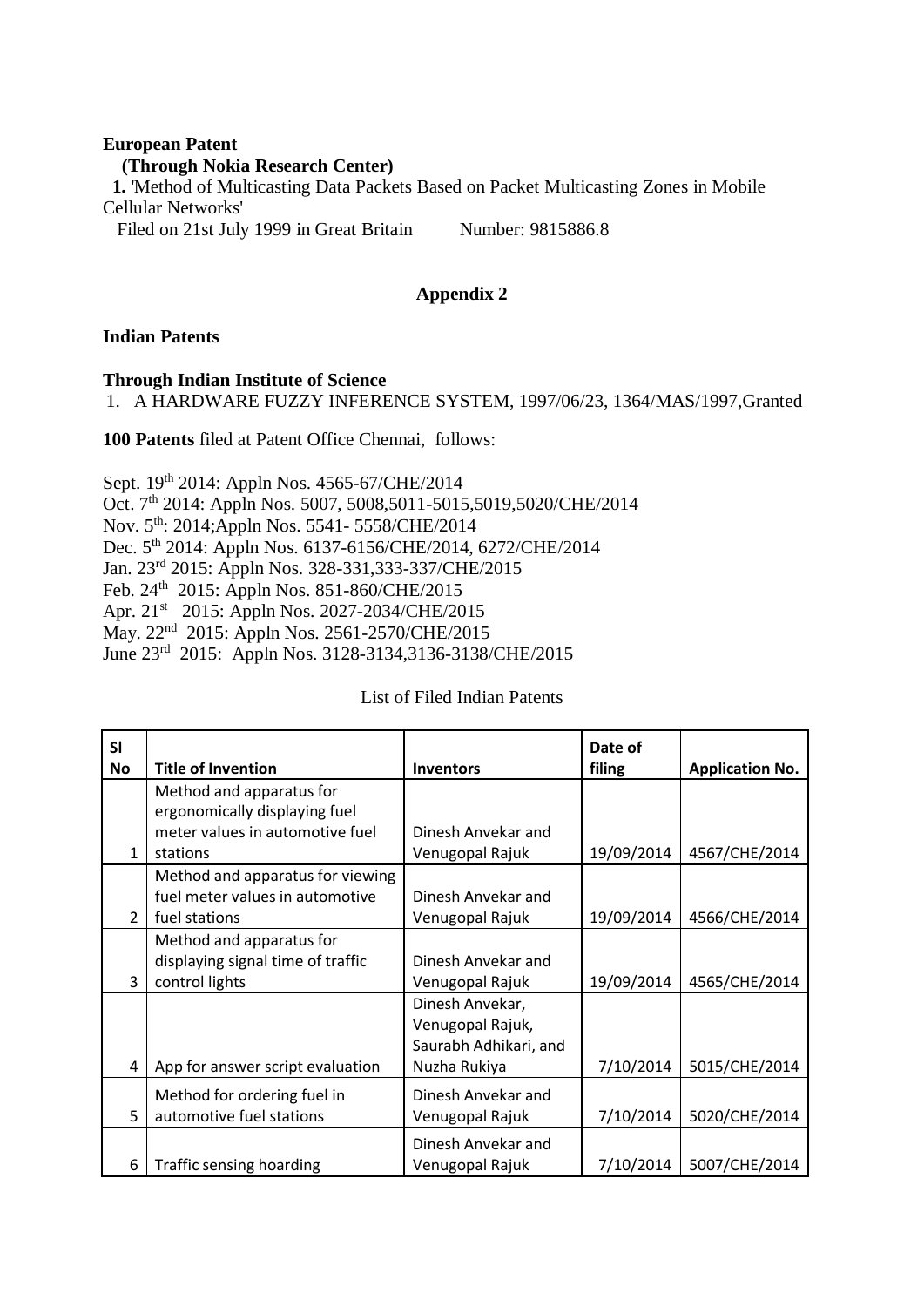| 7  | Method of third party payment in<br><b>ATMs</b>                                   | Dinesh Anvekar and<br>Venugopal Rajuk                                      | 7/10/2014 | 5008/CHE/2014 |
|----|-----------------------------------------------------------------------------------|----------------------------------------------------------------------------|-----------|---------------|
| 8  | Stopping aid for two-wheelers                                                     | Dinesh Anvekar and<br>Venugopal Rajuk                                      | 7/10/2014 | 5011/CHE/2014 |
| 9  | Weighing method and apparatus<br>on bicycles for weight watchers                  | Dinesh Anvekar and<br>Venugopal Rajuk                                      | 7/10/2014 | 5019/CHE/2014 |
| 10 | Teaching aid for teaching concepts<br>of stacks in computer science<br>education  | Dinesh Anvekar,<br>Venugopal Rajuk,<br>Vijaya Shetty, and<br>Sujatha Joshi | 7/10/2014 | 5014/CHE/2014 |
| 11 | Wireless control of locomotives<br>jumping red signal                             | Dinesh Anvekar and<br>Venugopal Rajuk                                      | 7/10/2014 | 5012/CHE/2014 |
| 12 | Control of locomotives jumping<br>red signal through image<br>processing computer | Dinesh Anvekar and<br>Venugopal Rajuk                                      | 7/10/2014 | 5013/CHE/2014 |
| 13 | Digital bookmark                                                                  | Dinesh Anvekar and<br>Venugopal Rajuk                                      | 5/10/2014 | 5544/CHE/2014 |
| 14 | Electric plug ejecting adapter                                                    | Dinesh Anvekar and<br>Venugopal Rajuk                                      | 5/10/2014 | 5545/CHE/2014 |
| 15 | Rain drain for rectangular flat<br>tents                                          | Dinesh Anvekar and<br>Venugopal Rajuk                                      | 5/10/2014 | 5546/CHE/2014 |
| 16 | Rain shade for cars                                                               | Dinesh Anvekar and<br>Venugopal Rajuk                                      | 5/10/2014 | 5547/CHE/2014 |
| 17 | Poking pin for water dispensing<br>bottles                                        | Dinesh Anvekar and<br>Venugopal Rajuk                                      | 5/10/2014 | 5548/CHE/2014 |
| 18 | Segmented bottles                                                                 | Dinesh Anvekar and<br>Venugopal Rajuk                                      | 5/10/2014 | 5549/CHE/2014 |
| 19 | Fizz controlling caps for<br>carbonized beverage bottles                          | Dinesh Anvekar and<br>Venugopal Rajuk                                      | 5/10/2014 | 5550/CHE/2014 |
| 20 | Two-way control switches with<br>ON indication                                    | Dinesh Anvekar and<br>Venugopal Rajuk                                      | 5/10/2014 | 5551/CHE/2014 |
| 21 | Answer booklet collection box                                                     | Dinesh Anvekar and<br>Venugopal Rajuk                                      | 5/10/2014 | 5552/CHE/2014 |
| 22 | Barcode meter display and<br>machine reading                                      | Dinesh Anvekar and<br>Venugopal Rajuk                                      | 5/10/2014 | 5553/CHE/2014 |
| 23 | Answer script evaluation slips                                                    | Dinesh Anvekar and<br>Venugopal Rajuk                                      | 5/10/2014 | 5554/CHE/2014 |
| 24 | Marks table flap for answer<br>booklet                                            | Dinesh Anvekar and<br>Venugopal Rajuk                                      | 5/10/2014 | 5555/CHE/2014 |
| 25 | Distributed locomotive horning                                                    | Dinesh Anvekar and<br>Venugopal Rajuk                                      | 5/10/2014 | 5556/CHE/2014 |
| 26 | Mirror apparatus for taking 'selfie'<br>shots on smart phones                     | Dinesh Anvekar and<br>Venugopal Rajuk                                      | 5/10/2014 | 5557/CHE/2014 |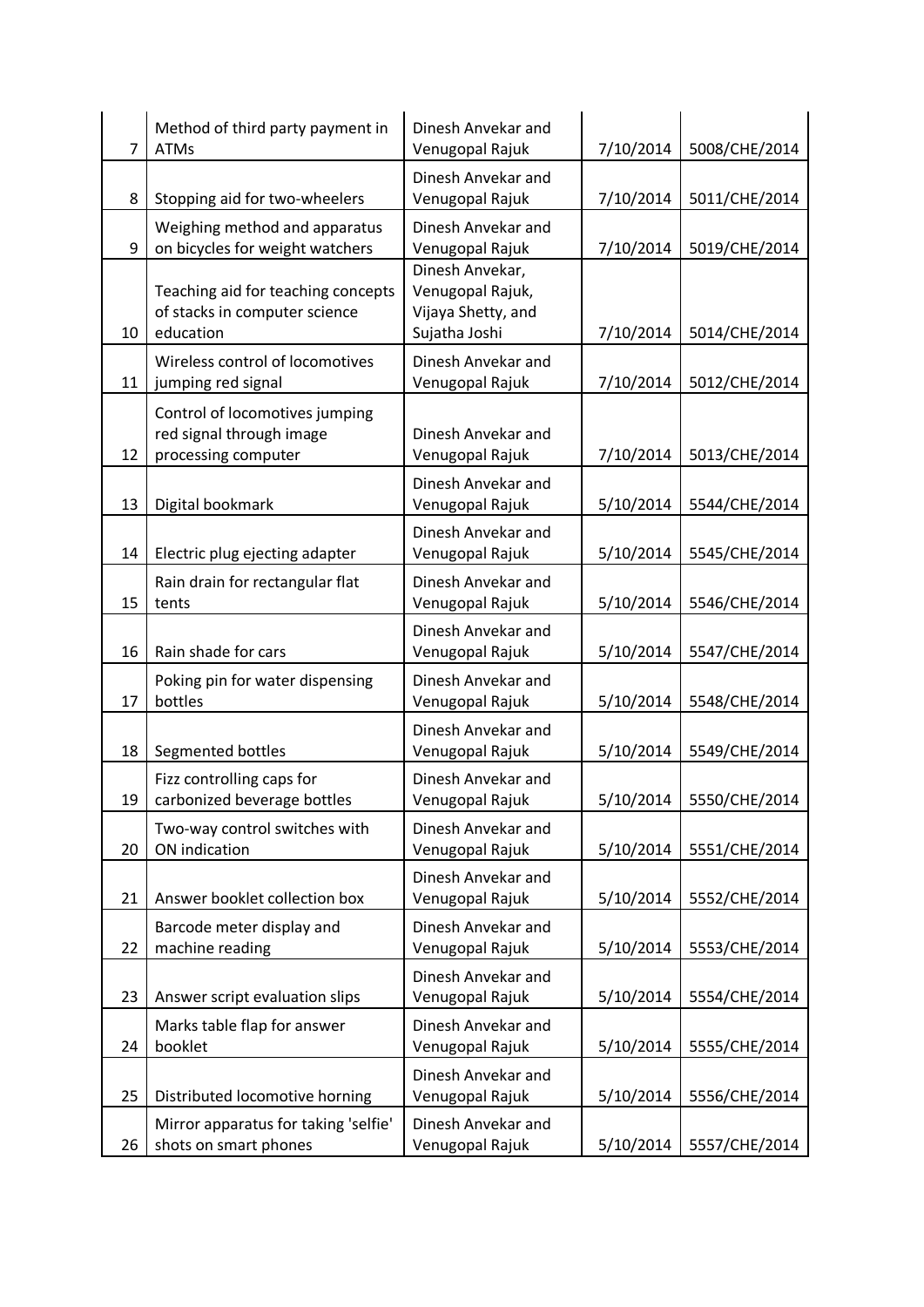| 27 | Adapter for left-right indicator in<br>automobiles                     | Dinesh Anvekar and<br>Venugopal Rajuk | 5/10/2014 | 5542/CHE/2014 |
|----|------------------------------------------------------------------------|---------------------------------------|-----------|---------------|
| 28 | Glare reducing visor for inner rear<br>view mirror in automobiles      | Dinesh Anvekar and<br>Venugopal Rajuk | 5/10/2014 | 5541/CHE/2014 |
| 29 | Outer rear view mirror glare<br>reduction apparatus for<br>automobiles | Dinesh Anvekar and<br>Venugopal Rajuk | 5/10/2014 | 5543/CHE/2014 |
| 30 | Answer booklets with slotted<br>marks table                            | Dinesh Anvekar and<br>Venugopal Rajuk | 5/10/2014 | 5558/CHE/2014 |
| 31 | Refill bottle installing adapter                                       | Dinesh Anvekar and<br>Venugopal Rajuk | 5/10/2014 | 6154/CHE/2014 |
| 32 | Fingers wash box                                                       | Dinesh Anvekar and<br>Venugopal Rajuk | 5/10/2014 | 6156/CHE/2014 |
| 33 | Hand gesture based calling and<br>directing elevator cars              | Dinesh Anvekar and<br>Venugopal Rajuk | 5/10/2014 | 6155/CHE/2014 |
| 34 | Flap between building and car<br>floors in elevators                   | Dinesh Anvekar and<br>Venugopal Rajuk | 5/10/2014 | 6153/CHE/2014 |
| 35 | Electronic display on escalator<br>handrail belts                      | Dinesh Anvekar and<br>Venugopal Rajuk | 5/10/2014 | 6152/CHE/2014 |
| 36 | Prioritizing ambulances in traffic<br>lights with flashing light       | Dinesh Anvekar and<br>Venugopal Rajuk | 5/10/2014 | 6151/CHE/2014 |
| 37 | Rain shade for outer rear view<br>mirrors of automobiles               | Dinesh Anvekar and<br>Venugopal Rajuk | 5/10/2014 | 6150/CHE/2014 |
| 38 | Foot pedal calling switches for<br>elevators                           | Dinesh Anvekar and<br>Venugopal Rajuk | 5/10/2014 | 6149/CHE/2014 |
| 39 | Electronic menu for food items in<br>restaurants                       | Dinesh Anvekar and<br>Venugopal Rajuk | 5/12/2014 | 6148/CHE/2014 |
| 40 | Uniform probability pair of dices                                      | Dinesh Anvekar and<br>Venugopal Rajuk | 5/12/2014 | 6147/CHE/2014 |
| 41 | Rajor handle with shave counter                                        | Dinesh Anvekar and<br>Venugopal Rajuk | 5/12/2014 | 6146/CHE/2014 |
| 42 | Hobby RC airplane control chair                                        | Dinesh Anvekar and<br>Venugopal Rajuk | 5/12/2014 | 6145/CHE/2014 |
| 43 | Tea cup with tea leaves                                                | Dinesh Anvekar and<br>Venugopal Rajuk | 5/12/2014 | 6144/CHE/2014 |
| 44 | Beeping hour glass                                                     | Dinesh Anvekar and<br>Venugopal Rajuk | 5/12/2014 | 6143/CHE/2014 |
| 45 | Automatic ground floor selection<br>in elevators                       | Dinesh Anvekar and<br>Venugopal Rajuk | 5/12/2014 | 6142/CHE/2014 |
| 46 | Wireless tokens for customers                                          | Dinesh Anvekar and<br>Venugopal Rajuk | 5/12/2014 | 6158/CHE/2014 |
| 47 | Locomotive red signal warning<br>through GPS                           | Dinesh Anvekar and<br>Venugopal Rajuk | 5/12/2014 | 6139/CHE/2014 |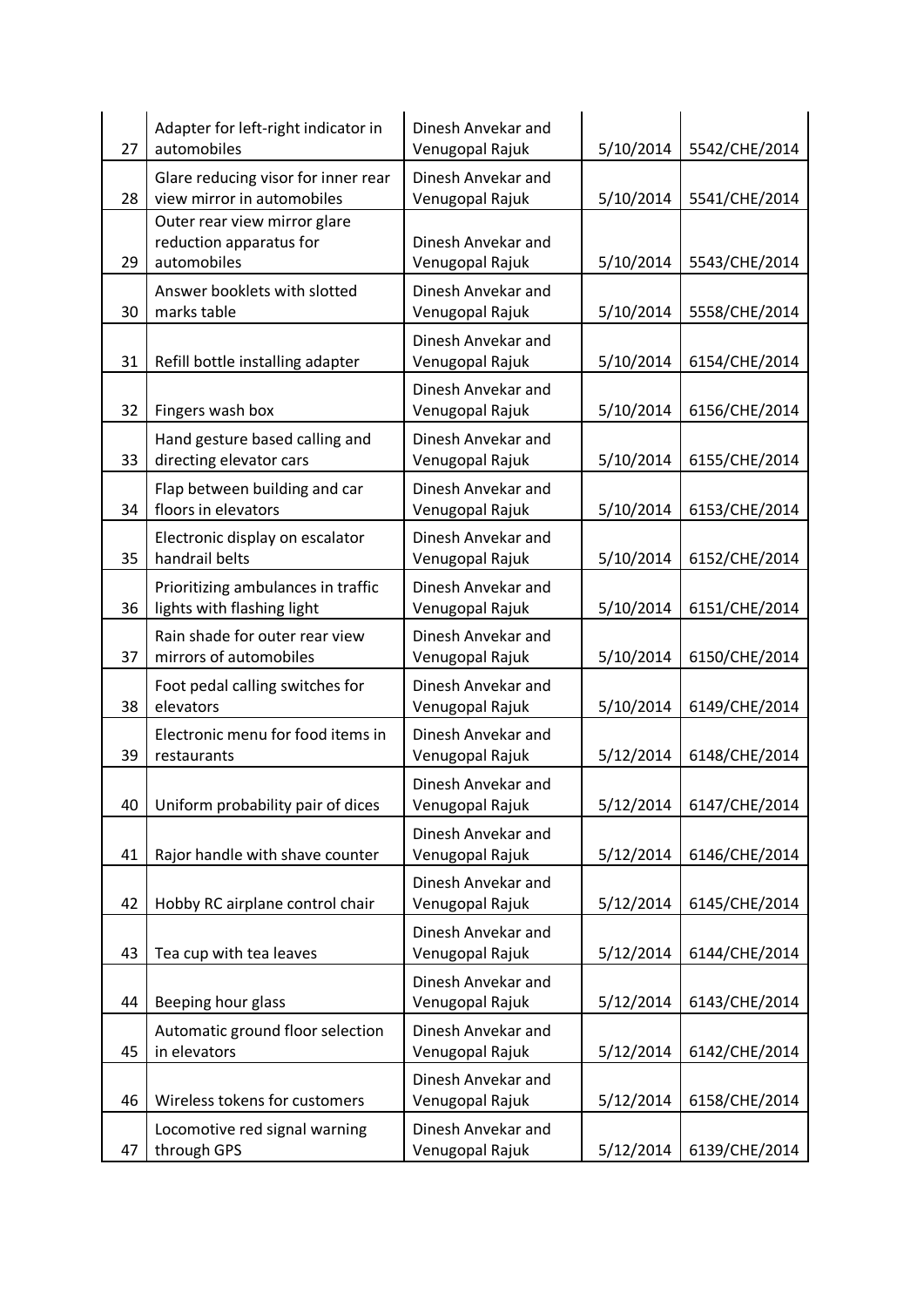| 48 | Daytime disabling of electric<br>power in solar water heaters                            | Dinesh Anvekar and<br>Venugopal Rajuk                                                                 | 5/12/2014  | 6141/CHE/2014 |
|----|------------------------------------------------------------------------------------------|-------------------------------------------------------------------------------------------------------|------------|---------------|
| 49 | Stairs climbing contraption                                                              | Dinesh Anvekar and<br>Venugopal Rajuk                                                                 | 5/12/2014  | 6140/CHE/2014 |
| 50 | Hygienic ear buds with color<br>coding                                                   | Dinesh Anvekar and<br>Venugopal Rajuk                                                                 | 5/12/2014  | 6136/CHE/2014 |
| 51 | Airbag device for water safety                                                           | Dinesh Anvekar and<br>Venugopal Rajuk                                                                 | 5/12/2014  | 6138/CHE/2014 |
| 52 | Water tight glove                                                                        | Dinesh<br>Anvekar, Venugopal<br>Rajuk, Kavitha Sooda                                                  | 5/12/2014  | 6137/CHE/2014 |
| 53 | Date and identification recording<br>toothbrush                                          | Dinesh Anvekar and<br>Venugopal Rajuk                                                                 | 23/01/2015 | 6272/CHE/2014 |
| 54 | Tear-free check leaves                                                                   | Dinesh Anvekar,<br>Venugopal Rajuk, and<br>Prabhakar Kotishwar                                        | 23/01/2015 | 337/CHE/2015  |
| 55 | Tamper-proof correctable without<br>erasure OMR marking for multiple<br>choice questions | Dinesh Anvekar,<br>Venugopal Rajuk,<br>Nirmala Saunshimath,<br>and Asha H.V.                          | 23/01/2015 | 336/CHE/2015  |
| 56 | Compacting apparatus for bottles<br>and cans                                             | Dinesh Anvekar,<br>Venugopal Rajuk, and<br>Jyotsna Anand                                              | 23/01/2015 | 333/CHE/2015  |
| 57 | Cake cutting apparatus                                                                   | Dinesh Anvekar and<br>Venugopal Rajuk                                                                 | 23/01/2015 | 328/CHE/2015  |
| 58 | Ejecting electric plug                                                                   | Dinesh Anvekar and<br>Venugopal Rajuk                                                                 | 23/01/2015 | 329/CHE/2015  |
| 59 | Coding-decoding of answer scripts                                                        | Dinesh Anvekar,<br>Venugopal Rajuk,<br>Vijaya Shetty, Prathi-<br>ubha Ballal, and<br>Ranganatha Setty | 23/01/2015 | 331/CHE/2015  |
| 60 | Electric plug ejecting socket                                                            | Dinesh Anvekar and<br>Venugopal Rajuk                                                                 | 23/01/2015 | 335/CHE/2015  |
| 61 | Patient walker with sliding<br>platform                                                  | Dinesh Anvekar and<br>Venugopal Rajuk                                                                 | 23/01/2015 | 330/CHE/2015  |
| 62 | Dual advertisement board with<br>two colors                                              | Dinesh Anvekar and<br>Venugopal Rajuk                                                                 | 23/01/2015 | 334/CHE/2015  |
| 63 | Reusable seven segment price tag                                                         | Dinesh Anvekar and<br>Venugopal Rajuk                                                                 | 24/02/2015 | 851/CHE/2015  |
| 64 | Barcode valuation sheet for<br>answer scripts                                            | Dinesh Anvekar and<br>Venugopal Rajuk                                                                 | 24/02/2015 | 852/CHE/2015  |
| 65 | Water saving tap                                                                         | Dinesh Anvekar and<br>Venugopal Rajuk                                                                 | 24/02/2015 | 853/CHE/2015  |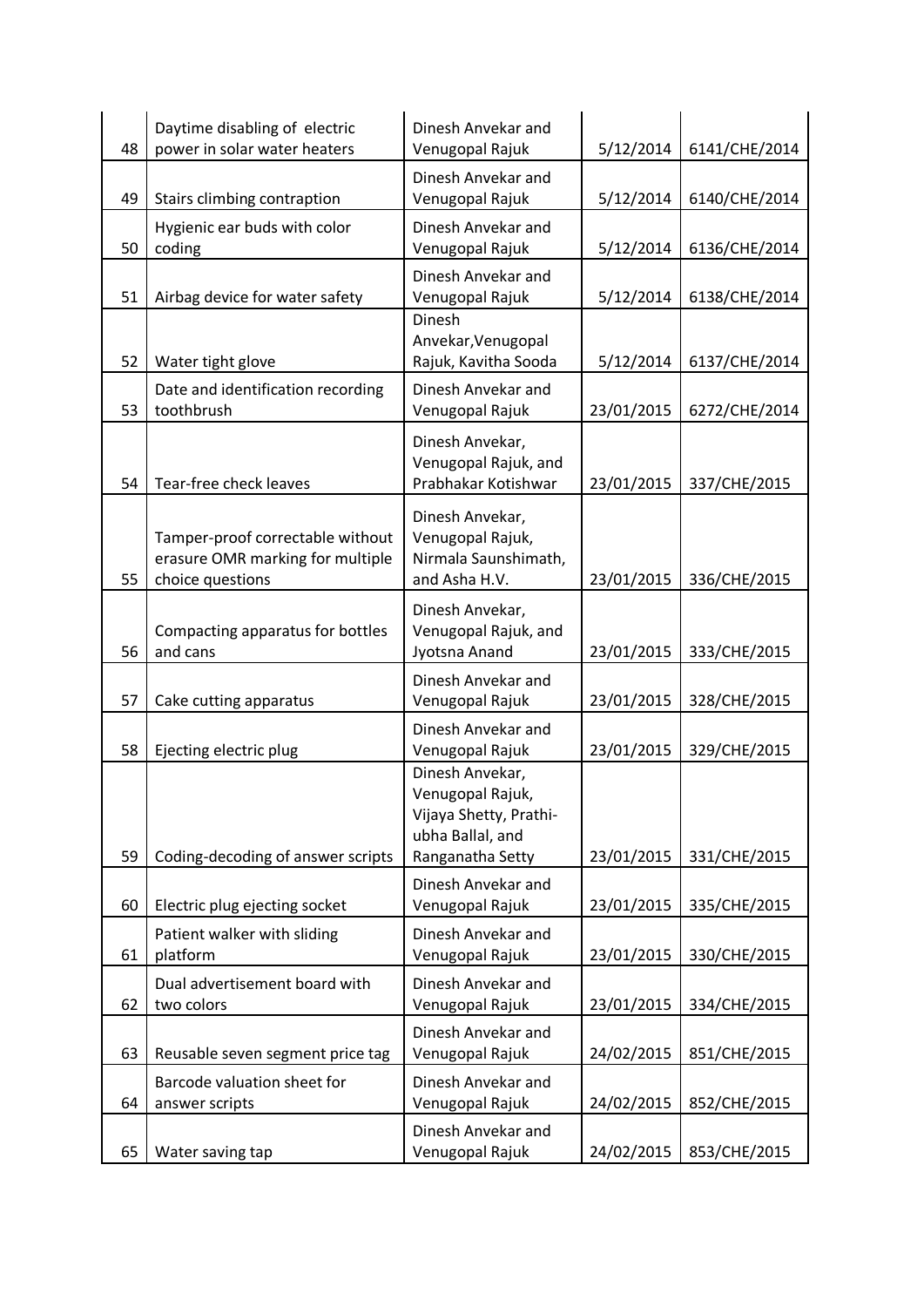| 66 | Airport pick-up identification<br>system                                        | Dinesh Anvekar and<br>Venugopal Rajuk                              | 24/02/2015 | 854/CHE/2015  |
|----|---------------------------------------------------------------------------------|--------------------------------------------------------------------|------------|---------------|
| 67 | Staples with labels                                                             | Dinesh Anvekar and<br>Venugopal Rajuk                              | 24/02/2015 | 855/CHE/2015  |
| 68 | Sliding lid dust bin                                                            | Dinesh Anvekar and<br>Venugopal Rajuk                              | 24/02/2015 | 856/CHE/2015  |
| 69 | Outer rear view mirror movement<br>linked with turn indicator in<br>automobiles | Dinesh Anvekar and<br>Venugopal Rajuk                              | 24/02/2015 | 857/CHE/2015  |
| 70 | Digitizing rubberstamp and pad<br>for answer script valuation                   | Dinesh Anvekar and<br>Venugopal Rajuk                              | 24/02/2015 | 858/CHE/2015  |
| 71 | Flipping-flaps advertisement<br>apparatus                                       | Dinesh Anvekar and<br>Venugopal Rajuk                              | 24/02/2015 | 859/CHE/2015  |
| 72 | Cash withdrawal from ATMs with<br>bar-coded check leaves                        | Dinesh Anvekar and<br>Venugopal Rajuk                              | 24/02/2015 | 860/CHE/2015  |
| 73 | Pressure cooker stove shut off<br>apparatus                                     | Dinesh Anvekar and<br>Venugopal Rajuk                              | 21/04/2015 | 2030/CHE/2015 |
| 74 | Pre-ordering of passengers near<br>gate before boarding an aircraft             | Dinesh Anvekar and<br>Venugopal Rajuk                              | 21/04/2015 | 2027/CHE/2015 |
| 75 | On device usage indication on USB<br>flash drives                               | Dinesh Anvekar,<br>Venugopal Rajuk, and<br>Jyotsna Anand           | 21/04/2015 | 2028/CHE/2015 |
| 76 | Spectacles glass wiping sticks<br>within temples                                | Dinesh Anvekar,<br>Venugopal Rajuk, and<br>Jyotsna Anand           | 21/04/2015 | 2029/CHE/2015 |
| 77 | Cot head side mosquito net                                                      | Dinesh Anvekar and<br>Venugopal Rajuk                              | 21/04/2015 | 2031/CHE/2015 |
| 78 | Token system for marriage<br>reception                                          | Dinesh Anvekar and<br>Venugopal Rajuk                              | 21/04/2015 | 2032/CHE/2015 |
| 79 | Cost meter for photocopying<br>machines                                         | Dinesh Anvekar and<br>Venugopal Rajuk                              | 21/04/2015 | 2033/CHE/2015 |
| 80 | Hand drilling machine with<br>attached drill chuck key                          | Dinesh Anvekar and<br>Venugopal Rajuk                              | 21/04/2015 | 2034/CHE/2015 |
| 81 | Wearable blinds for TV viewing                                                  | Dinesh Anvekar and<br>Venugopal Rajuk                              | 22/05/2015 | 2568/CHE/2015 |
| 82 | Wood saving match sticks and<br>holder                                          | Dinesh Anvekar,<br>Venugopal Rajuk, and<br>Somappa,<br>Raghavendra | 22/05/2015 | 2566/CHE/2015 |
| 83 | Baggage protection system with<br>RFID in airports                              | Dinesh Anvekar and<br>Venugopal Rajuk                              | 22/05/2015 | 2570/CHE/2015 |
| 84 | Resistance based multiple choice<br>answer sheets and evaluation<br>method      | Dinesh Anvekar and<br>Venugopal Rajuk                              | 22/05/2015 | 2567/CHE/2015 |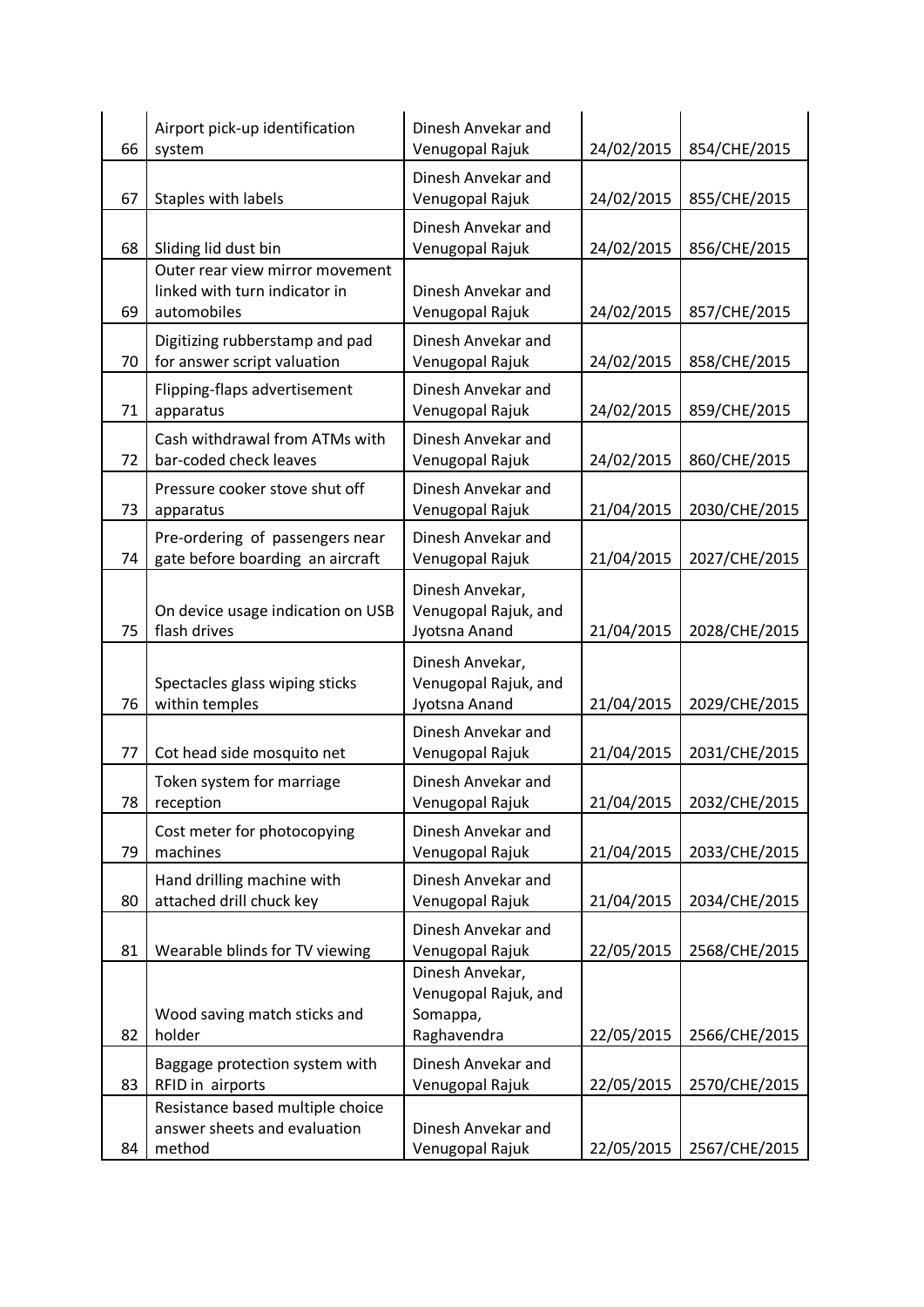| 85  | LPG level indicating cylinders                                                                                          | Dinesh Anvekar and<br>Venugopal Rajuk                                                               | 22/05/2015 | 2569/CHE/2015 |
|-----|-------------------------------------------------------------------------------------------------------------------------|-----------------------------------------------------------------------------------------------------|------------|---------------|
| 86  | Secure password entry with<br>hologram                                                                                  | Dinesh<br>Anvekar, Venugopal<br>Rajuk, and Prakash<br>Jayasmitha                                    | 22/05/2015 | 2563/CHE/2015 |
| 87  | Confirmation of baggage loaded in<br>an aircraft                                                                        | Dinesh Anvekar and<br>Venugopal Rajuk                                                               | 22/05/2015 | 2564/CHE/2015 |
| 88  | Extraction of chillies from cooked<br>food with magnetic chilli capsules                                                | Dinesh Anvekar and<br>Venugopal Rajuk                                                               | 22/05/2015 | 2565/CHE/2015 |
| 89  | Finger print based coding and<br>decoding of answer scripts                                                             | Dinesh Anvekar and<br>Venugopal Rajuk                                                               | 22/05/2015 | 2562/CHE/2015 |
| 90  | Ceiling fan blades wiper                                                                                                | Dinesh Anvekar and<br>Venugopal Rajuk                                                               | 22/05/2015 | 2561/CHE/2015 |
| 91  | Apparatus and method for<br>answering multiple choice<br>questions and evaluating answers<br>by using RFID tags         | Dinesh Anvekar and<br>Venugopal Rajuk                                                               | 23/06/2015 | 3129/CHE/2015 |
| 92  | Hand baggage locker system in<br>passenger aircraft                                                                     | Dinesh Anvekar and<br>Venugopal Rajuk                                                               | 23/06/2015 | 3128/CHE/2015 |
| 93  | Prevention of unintended calling<br>in a smart phone                                                                    | Dinesh Anvekar and<br>Venugopal Rajuk                                                               | 23/06/2015 | 3138/CHE/2015 |
| 94  | Manual passenger's side outer<br>rear view mirror adjustment<br>through cables                                          | Dinesh Anvekar and<br>Venugopal Rajuk                                                               | 23/06/2015 | 3136/CHE/2015 |
| 95  | System for head mounted device<br>based multiple choice test<br>conduction for candidates sitting<br>in close proximity | Dinesh<br>Anvekar, Venugopal<br>Rajuk, Sanchari Saha,<br>Shobha Poojary, and<br>Shobana Thippeswamy | 23/06/2015 | 3137/CHE/2015 |
| 96  | Multiple choice test educational<br>toy                                                                                 | Dinesh Anvekar and<br>Venugopal Rajuk                                                               | 23/06/2015 | 3134/CHE/2015 |
| 97  | Solar water heater tube with<br>isolation plate for speeding up<br>water circulation                                    | Dinesh Anvekar and<br>Venugopal Rajuk                                                               | 23/06/2015 | 3133/CHE/2015 |
| 98  | Arm rest on driver-side door in<br>cars                                                                                 | Dinesh Anvekar and<br>Venugopal Rajuk                                                               | 23/06/2015 | 3131/CHE/2015 |
| 99  | System for identification of<br>arriving passengers by pick-up<br>persons in airports                                   | Dinesh Anvekar and<br>Venugopal Rajuk                                                               | 23/06/2015 | 3130/CHE/2015 |
| 100 | Educational toy with color<br>indication for correct answer for a<br>multiple choice question                           | Dinesh Anvekar and<br>Venugopal Rajuk                                                               | 23/06/2015 | 3132/CHE/2015 |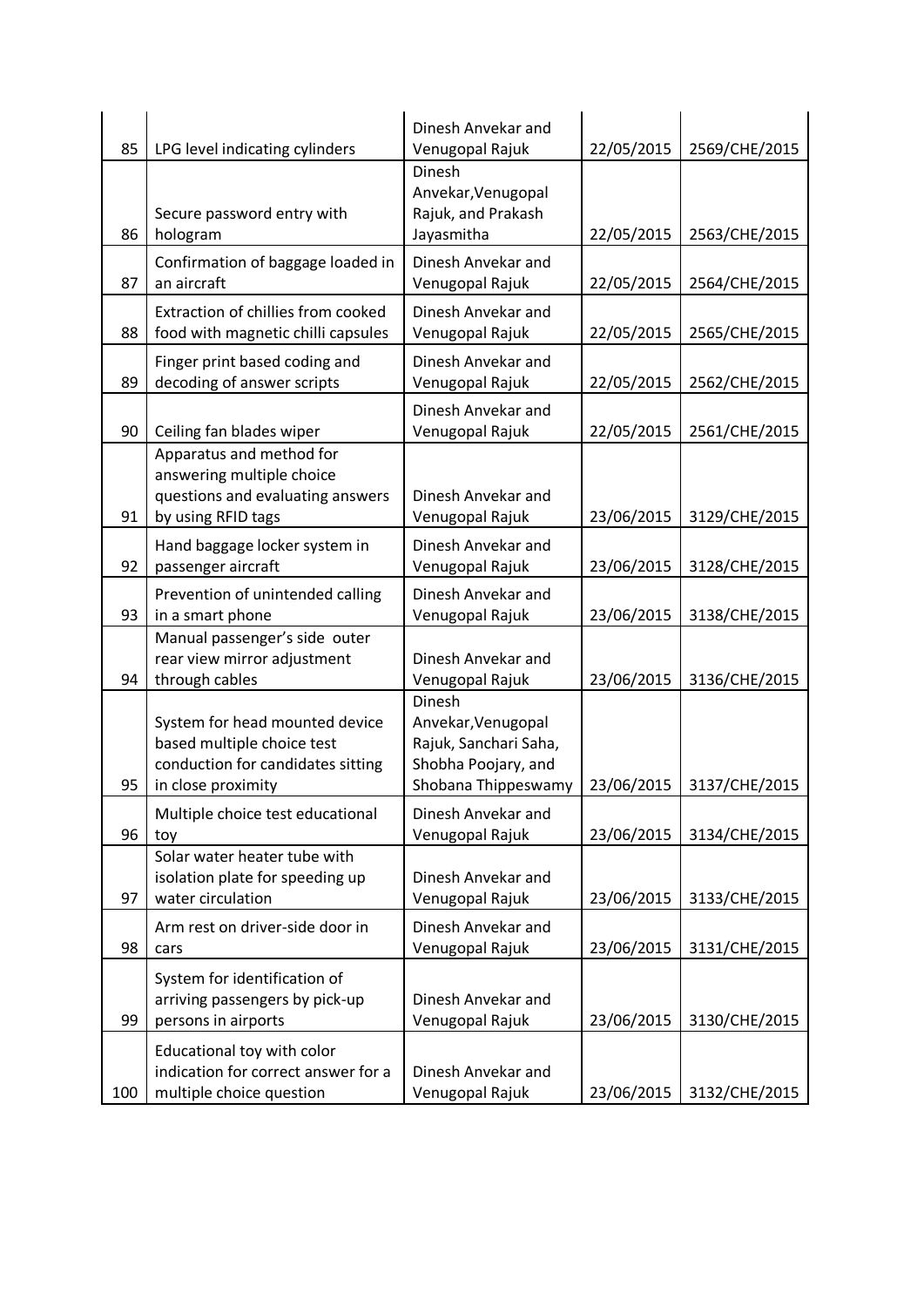## **Appendix 3**

## **List of Publications of Dr. Dinesh K. Anvekar**

### **Book:**

 D.K.Anvekar and B.S.Sonde 'Electronic Data Converters- Fundamentals and Applications', Tata McGraw-Hill,India,1994

### **Papers:**

 **1** P. Agrawal, D. K. Anvekar, and B. Narendran, "Channel Management Policies for Handovers in Cellular Networks," Bell Labs Technical Journal, vol. 1, no. 2, Autumn 1996

 **2** D.K.Anvekar and B.S.Sonde," Transducer Output Signal Processing Using Dual and Triple Microprocessor Systems," IEEE Trans. Instrum. Meas., vol. 38, pp. 834-836, June 1989.

 **3** D.K.Anvekar and B.S.Sonde,"A Programmable Nonlinear ADC Using Optimal-Sized ROM," IEEE Trans. Instrum. Meas., vol. 40, pp. 1031-1035, Dec. 1991.

 **4** D.K.Anvekar and B.S.Sonde,"Programmable Nonlinear ADC: An Illustrative Example," Int. J. Electrical Engineering Education, vol. 33, no. 3, July 1996

 **5** D.K.Anvekar and S.S.Pradhan,"Handover scheme for mobile cellular communication systems," Electronics Letters, vol. 32, no. 11, pp. 961-962,May 1996

 **6** D.K.Anvekar,"New Call Queueing in Mobile Microcellular Systems," IETE Technical Review, vol. 12, nos 5 & 6, Sept-Dec 1995, pp. 419-423

 **7** D.K.Anvekar, S.Badrinath, and B.S.Sonde,"Fuzzy-logic based handover prioritization in mobile cellular communication systems," Journal of Communications in Instrumentation, vol.4, no. 1, pp. 38-47, Jan-Mar., 1996

 **8** D.K.Anvekar,"Multi-Microprocessor Based Fast Fuzzy Logic Processing for Real-Time Instrumentation and Control," J. of Instrum. Society of India, vol. 26, no. 1, 1996, pp. 52-58

 **9** L.M.Patnaik and D.K.Anvekar," Experimental Networking of Microcomputers and a Minicomputer," Interfaces in Computing, 2(1984),17-29.

 **10** L.M.Patnaik and D.K.Anvekar," Case Study of a Microcomputer-Minicomputer Link," Journal of Microcomputer Applications,5(1982).

 **11** V.L.Narasimhan, J.K.Ramachandra, and D.K.Anvekar,"Design and Evaluation of a Dual-Microcomputer Shared-Memory System with Shared I/O Bus," Microprocessors and Microsystems, vol. 10,no. 1,Jan./Feb. 1986.

 **12** D.K.Anvekar " SKARC-81: An Illustrative Microcomputer-based Robotic System," IEEE Region 10 Student Papers Book,1982.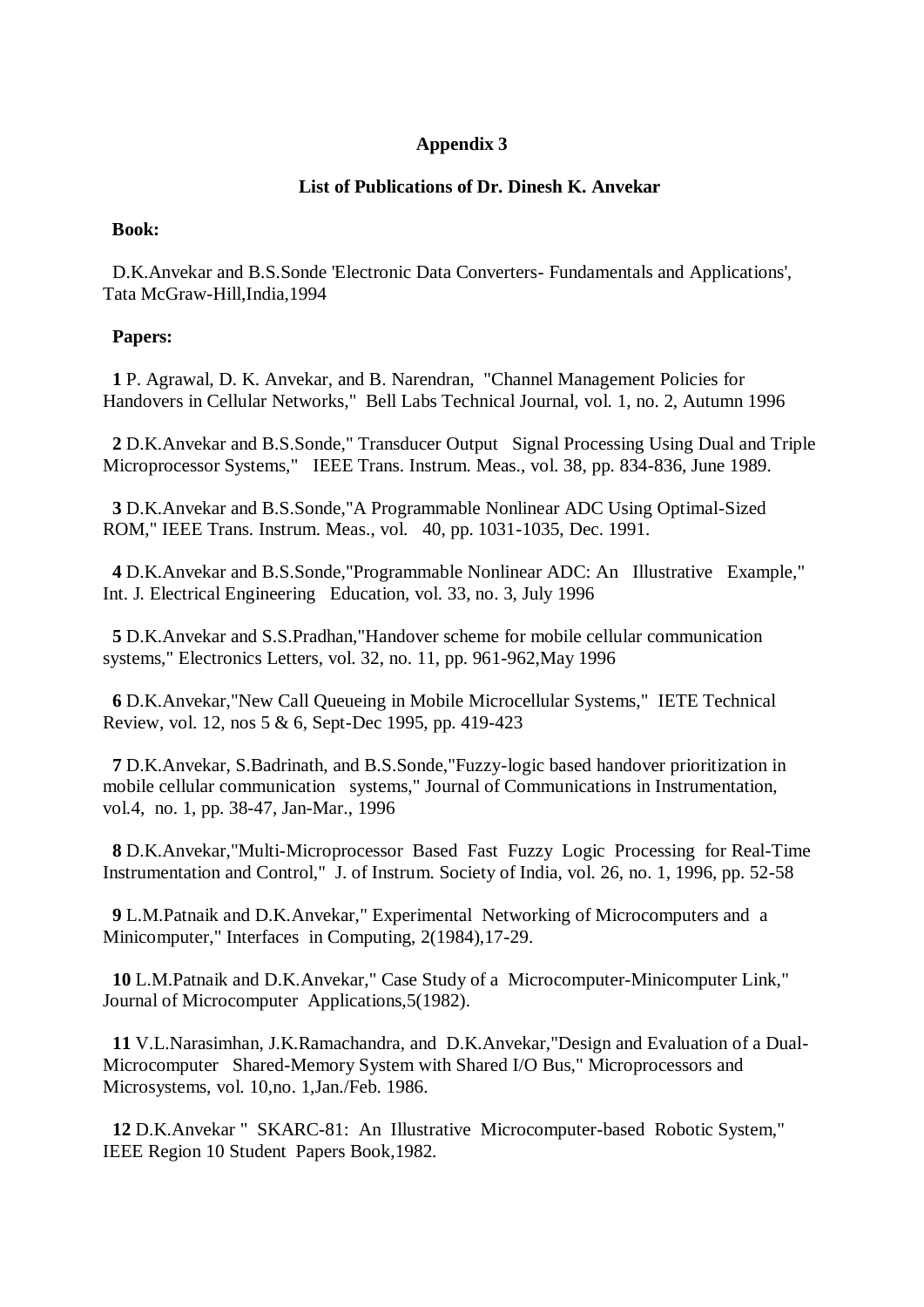**13** D.B.Ghare, D.K.Anvekar ,and Nagesh Murthy,"Towards a Hybrid Smart Sensor," Journal of ISHM, India,vol.3,no.1,pp.18-23, April 1992.

 **14** D.K.Anvekar and S.S.Pradhan,"Improving Performance of Mobile Cellular Systems with a New Channel Exchange Scheme," Proceedings of the IETE National Symposium on Communications-2001, Chandigarh,India,Dec. 1995

 **15** D.K.Anvekar,S.Badrinath,and B.S.Sonde,"Fuzzy-Logic Based Handover Prioritization in Mobile Cellular Communication Systems," Proceedings of the IETE National Symposium on Communications-2001, Chandigarh,India,Dec. 1995

 **16** D.K.Anvekar and S.S.Pradhan,"A New Channel Exchange Scheme for Handovers in Mobile Cellular Communication Systems," Proceedings of the National Conference on Communications, IIT Bombay, India, Feb., 1996

 **17** D.K.Anvekar,"Smart Cards: Technology,Applications, and Some Recent Research Developments" Proceedings of the International Conference on Emerging Microelectronics and Interconnection Technologies, Bangalore, Feb. 1996

 **18** D.K.Anvekar and S.S.Pradhan,"HCE: A New Channel Exchange Scheme for Handovers in Mobile Cellular Systems," Proceedings of the IEEE International Conference on Personal Wireless Communications, New Delhi,India,Feb.,1996

 **19** D.K.Anvekar,P.Agrawal,and T.Patel,"Fixed Cellular Rural Networks in Developing Countries: A Performance Evaluation," Proceedings of the IEEE International Conference on Personal Wireless Communications, New Delhi,India,Feb.,1996

 **20** T.Patel, D.K.Anvekar, and B.S.Sonde,"DCBWL: A New Channel Borrowing Scheme for Mobile Cellular Communication Systems," Proceedings of the IEEE International Conference on Personal Wireless Communications, New Delhi,India,Feb.,1996

 **21** D.K.Anvekar and D.R.Ebenezar,"Handover Failure Minimization in Highway Microcellular Systems with Embedded Picocells," Proceedings of Conference on Communication Technologies (CT-96), Indian Institute of Science, Bangalore, Dec. 13- 16,1996

 **22** P. Agrawal, D.K.Anvekar, and B. Narendran, "A Traffic-driven Channel Reservation Scheme for Handovers in Mobile Cellular Networks," Proceedings of the 6th International Conference on Wireless Communications, July 1994, Calgary, Albarta, Canada

 **23** D.K.Anvekar and P. Agrawal, "A New Criterion for Processing Handover Requests in Mobile Cellular Networks," Proceedings of the IEEE International Conference on Personal Wireless Communications, Aug. 1994, India

 **24** A. Narasimhan, D.K.Anvekar, and D.F.Bantz,"Estimation of Hand-off Indicators in Radio Communication Systems," Proceedings of the IEEE International Conference on Personal Wireless Communications, Aug. 1994, India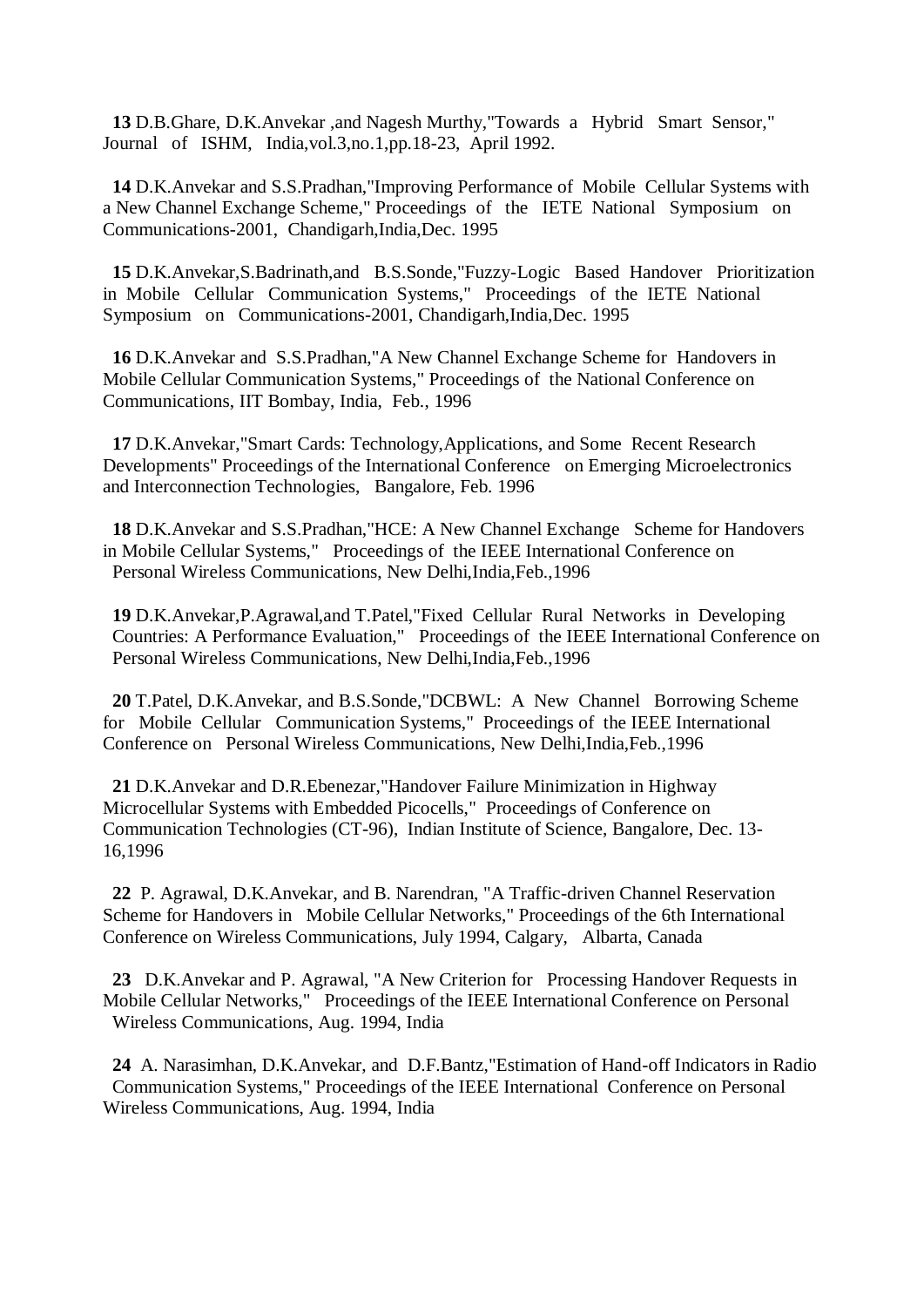**25** P. Agrawal, D.K.Anvekar, and B. Narendran,"Minimizing Cellular Handover Failures without Channel Utilization Loss," Proceedings of Globecom '94 Conference, San Fransisco, **USA** 

 **26** P. Agrawal, D.K.Anvekar, and B. Narendran,"Optimal Prioritization of Handovers in Mobile Cellular Systems," Proceedings of the Fifth IEEE International Symposium on Personal, Indoor and Mobile Radio Communications,Sept. 1994, The Hague, The Netherlands

 **27** P. Agrawal, D.K.Anvekar, and B. Narendran,"Optimal Prioritization of Handovers in Mobile Cellular Networks," AT&T Workshop on Wireless Communications and Mobile Computing, Holmdel, Oct. 3-4, 1994

 **28** D.K.Anvekar and B.S.Sonde,"Triple microprocessor system for real-time measurement and control," Proceedings of National Seminar on Microprocessors in Measurement and Control,

11-12 Aug., 1988,Pune, India.

 **29** D.K.Anvekar and B.S.Sonde," A Dual-Port RAM Based Triple-Microprocessor System for Real- time Instrumentation and Control," Proceedings of All India IETE Symposium on Microprocessors in Instrumentation,Oct. 22-23,1988,Bangalore,India.

 **30** D.K.Anvekar, B.S.Sonde, and Subodh Sharma,"GPIB-Compatible Analog Multiplexer- A Design Example", IETE Symposium on Test Technology for Computers and Telecommunications, Dec. 6,1992, Bangalore, India

 **31** Janardhana Swamy , B.S.Sonde and D.K.Anvekar,"A New High Security Access Control System," 25th IETE Mid-term Symposium on Electronic Access and Security Systems, April 9-10,1994, Calcutta, India.

 **32** D.K.Anvekar, S. Badrinath and B.S.Sonde,"Microcellular Handover Prioritization with Fuzzy

 Weights for Power Rate," Proceedings of the National Seminar on Wireless Technologies, Aug. 3-4,1995, Bangalore, India.

 **33** D.K.Anvekar "New Call Queueing in Mobile Microcellular Systems," Proceedings of 38th Annual Technical Convention of IETE, Sept. 30 - Oct. 1, 1995, Pune, India.

 **34** D.K.Anvekar "Multi-Microprocessor Based Fast Fuzzy Logic Processing for Real-Time Instrumentation and Control," National Symposium on Instrumentation, Sept. 25-28, 1995, Hyderabad, India.

 **35** D.K.Anvekar,"Multimicroprocessor Based Fuzzy Logic Processing in Real-Time Instrumentation Systems," Proceedings of the Symposium on Advances in Nuclear and Allied

Instrumentation, Babha Atomic Research Centre, Mumbai, India, Feb 5-7, 1997

 **36** Jagdeesh Patil S., D.K.Anvekar, and B.S.Sonde,"BTEX: A Fault Diagnosis Expert System for A.I.R Broadcast Transmitter," Proceedings of the a Symposium on Advances in Nuclear and Allied Instrumentation, Babha Atomic Research Centre, Mumbai, India, Feb 5-7, 1997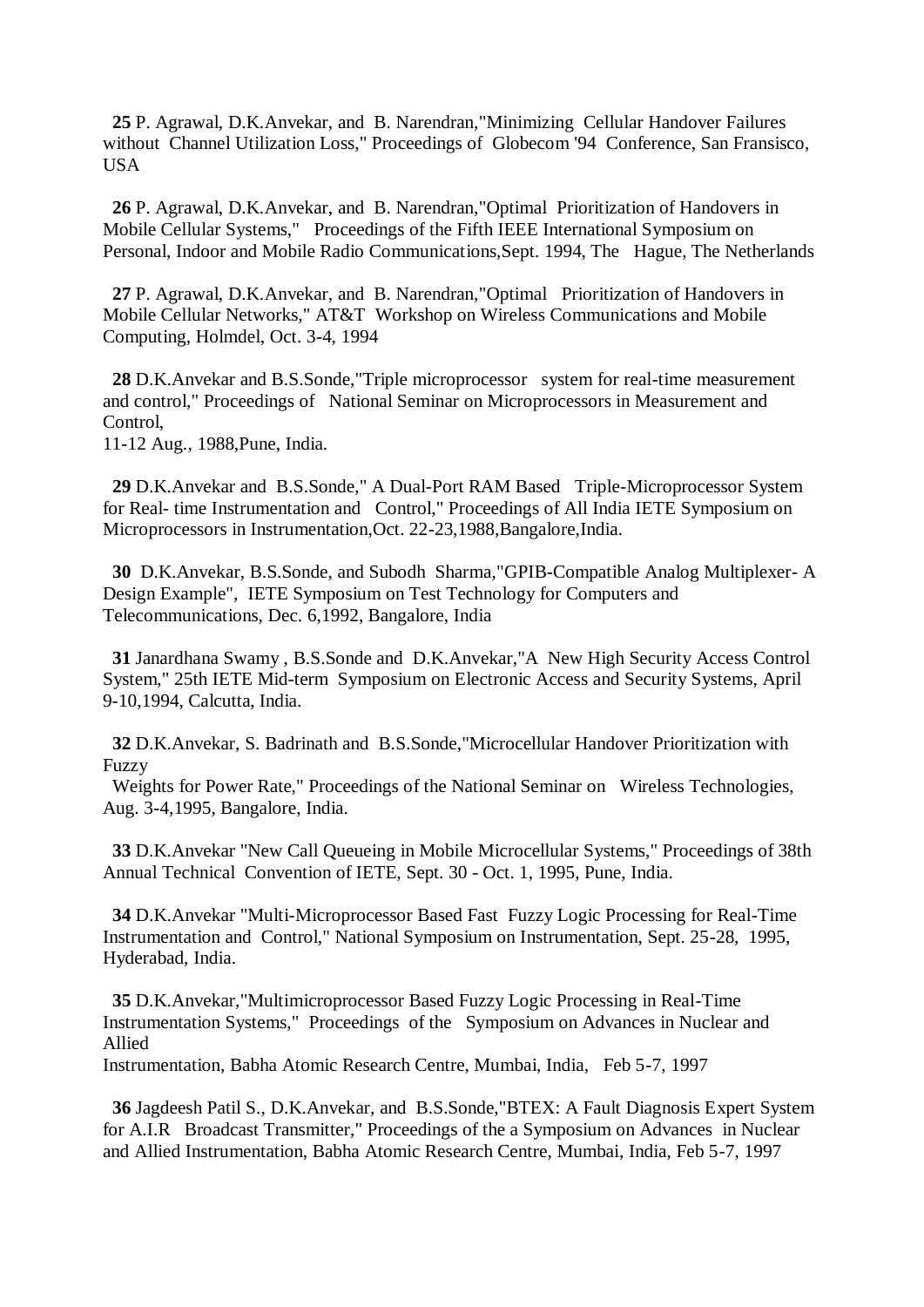**37** V. Rajaraman, D.K.Anvekar, and B.S.Sonde,"A PC Based Intelligent Data Acquisition and Control System for Radio Broadcasting Station," Proceedings of the a Symposium on Advances in Nuclear and Allied Instrumentation, Babha Atomic Research Centre, Mumbai, India, Feb 5-7, 1997

 **38** B.Visweswaran and D.K.Anvekar," A Genetic Algorithm Based Hybrid Channel Allocation Scheme," WSC2: 2nd Online World Conference on Soft Computing in Engineering Design and Manufacturing, Conference on the Internet, 23-27 June 1997 WSC2 URL: http://www.bath.ac.uk/Departments/Eng/wsc2/home.html

 **39** T.Patel,D.K.Anvekar,and B.S.Sonde,"Directional Channel Borrowing Without Locking in Mobile Cellular Communication Systems," Proceedings of the IETE National Symposium on Communications-2001, Chandigarh,India,Dec. 1995

 **40** D.K.Anvekar,"Handover Management in Mobile Cellular Communication Systems: Introduction and Some New Schemes," Presented in the IETE Symposium on Personal Wireless Communications, Feb. 15-16, 1997

 **41** S.P.Lakshmeshwar and D.K.Anvekar,"Pre-emptive Queue Processing Scheme for Handovers in Mobile Cellular Communication Systems," Proceedings of the IEEE International Conference on Personal Wireless Communications, Mumbai, India, Dec. 17-19, 1997, pp.28-32

 **42** S.P.Lakshmeshwar and D.K.Anvekar,"Pre-emptive Queue Processing Scheme for Handovers in Mobile Cellular Communication Systems," Communications '98 - Proceedings of the National Conference on Communications, Indian Institute of Science, Bangalore, India, Jan. 29-31, 1998, pp.122-128

**43** A.V. Mate and D.K.Anvekar, "Simulation Study of a New Packet Scheduling Scheme and UDP in Wireless LANs," Proceedings of IEEE Bangalore Section Seventh Annual Symposium Computer Networks & Multi-Media Systems 29-30 October 1998.

 **44** Vyasraj S. and D.K.Anvekar,"An Adaptive Guard Channel Policy for wireless Access Networks," Proceedings of IEEE BangaloreSection Seventh Annual Symposium Computer Networks & Multi-Media Systems 29-30 October 1998.

 **45** D.D. Ezekiel and D.K.Anvekar,"A New Dynamic Channel Allocation Scheme with Cell Sectorization," Proceedings of IEEE Bangalore Section Seventh Annual Symposium Computer Networks & Multi-Media Systems 29-30 October 1998.

 **46** D.K.Anvekar, S. Badrinath and B.S.Sonde,"Handover Prioritization with Fuzzy Weightage for Power Rate in Mobile Cellular Communication Systems," IETE Journal of Research, Vol. 44, Nos 4 and 5, pp. 243-248, July-Oct. 1998

 **47** D. K. Anvekar and A. V. Mate," A New Fuzzy Logic Based Handover BTS Selection Scheme," Proceedings of the First International Symposium on Wireless Personal Multimedia Communications, Yokosuka Research Park, Yokosuka, Japan, pp. 459-463, 4-6 Nov 1998.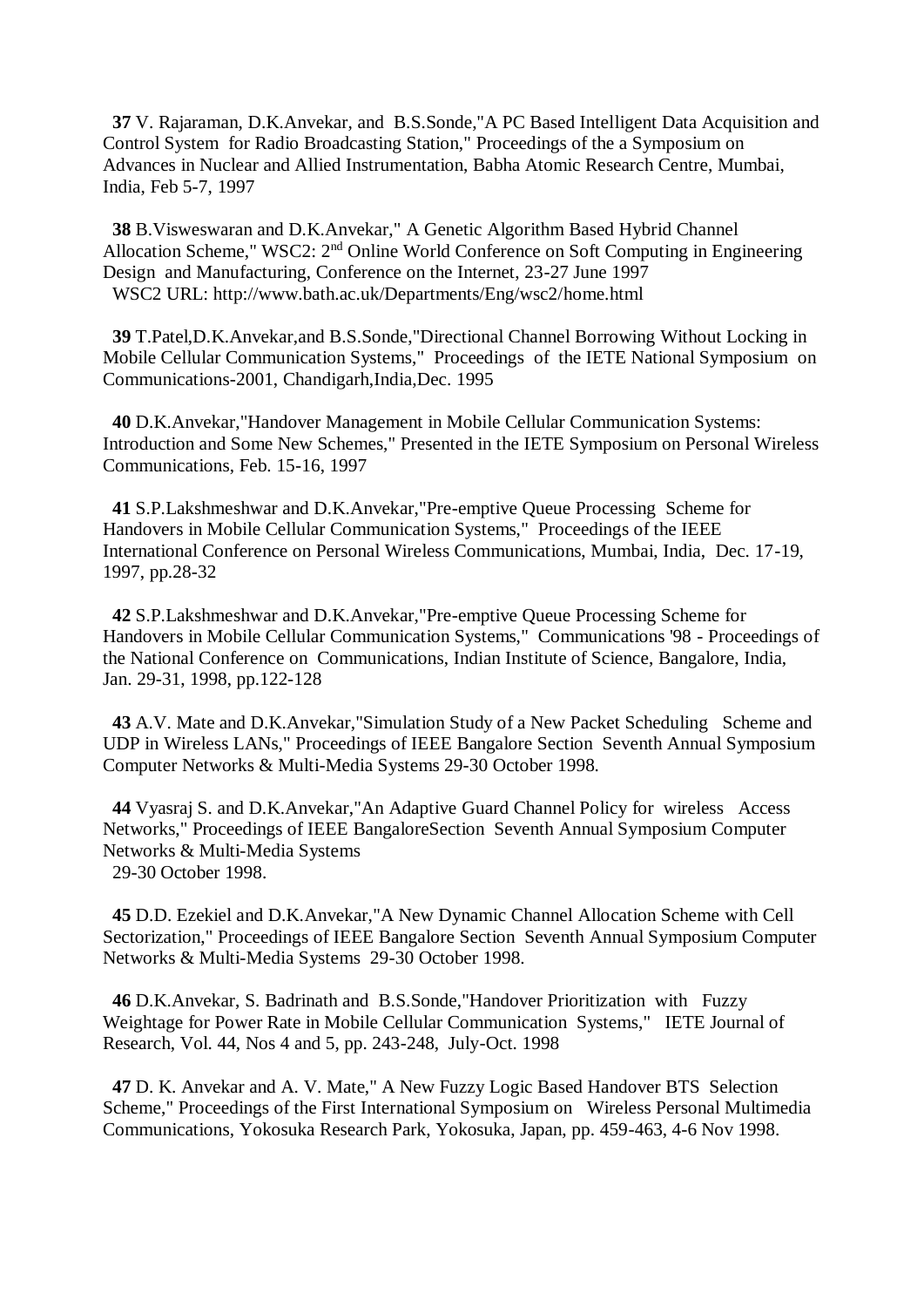**48** V. Warde and D.K. Anvekar,"A VCT Based Hand-over Scheme For Wireless ATM Networks," Proceedings of the International Conference on Personal Wireless Communications ICPWC'99, Jaipur, India, Feb. 1999.

 **49** A.S. Sawant and D.K. Anvekar,"Capacity Improvement of CDMA and FDMA Cellular Mobile Communication Systems by Using Adaptive Antennas," Proceedings of the International Conference on Personal Wireless Communications ICPWC'99, Jaipur, India, Feb. 1999.

 **50** M.S.Dang,A. Prakash,R.Shorey ,N.Modani and D.K.Anvekar," Performance Modeling and Analysis of a Handover Channel Exchange Scheme in Mobile Cellular Communication Systems," Proceedings of IEEE International Conference on Communications, ICC 2000, New Orleans, USA, pp. 665-669, Vol. 2, June 18-22,2000.

 **51** M.S.Dang,A. Prakash, D.K.Anvekar and M.Kapoor,"Fuzzy Logic Based Handoff in Wireless Networks," Proceedings of IEEE 51<sup>st</sup> Vehicular Technology Conference, VTC 2000-Spring, Tokyo, Japan, May 15-18, 2000.

 **52** M.S.Dang,A. Prakash and D.K.Anvekar,"Handoff in Bluetooth Wireless Networks with Data Communication through Neighbouring Mobiles," Proceedings of National Conference on Communications, NCC 2000,New Delhi, India, pp. 267-270, Jan 28-30,2000.

 **53** M.S.Dang,A. Prakash and D.K.Anvekar,"Handoff Schemes Based on User Population in Indoor Wireless Networks," Proceedings of National Conference on Communications, NCC 2000,New Delhi, India, pp. 259-262,Jan 28-30,2000.

 **54** M.S.Dang,A. Prakash, D.K.Anvekar and R. Shorey,"Some Handoff Schemes for Ubiquitous Computing in Wireless Cellular Networks: A Comparative Study," Proceedings of International Conference on Information Technology, CIT '99, Bhuvaneshwar, India, pp. 102- 106, Dec 20-22,1999.

 **55** D.K. Anvekar and M. Kapoor,"Frequency Lookahead and Link State History Based Interference Avoidance in Wireless Pico-cellular networks," Proceedings of International Conference on Personal Wireless Communications,ICPWC 2000, Hyderabad, India, Dec. 17- 20, 2000.

 **56** Kiran Agarwal Gupta, Dinesh K Anvekar, V.Venkateswarlu,; "Device Characterization of Short Channel Devices and its impact on CMOS circuit design", International Journal of VLSI Design and Communication Systems (VLSICS), V0l.3, N0.5, October 2012, pg.163-173 ;

 **57** Kiran Agarwal Gupta, Dinesh K Anvekar and V.Venkateswarlu "A Comparative Study and Analysis of Short Channel Effects for 180nm and new 45nm transistors" Published by Springer Journal book series in Advances in Intelligent and Soft Computing Series. July 2012. pg.707-715

**58** Sanchari Saha and Dinesh K Anvekar," Mitigation of Single Point Failure and Successful Data Recovery in Wireless Body Area Network", , International Journal of Network Infrastructure Security, MAT Journals, Vol.1 Issue 1, 2017, link: <http://matjournals.in/index.php/IJNIS/article/view/1608>